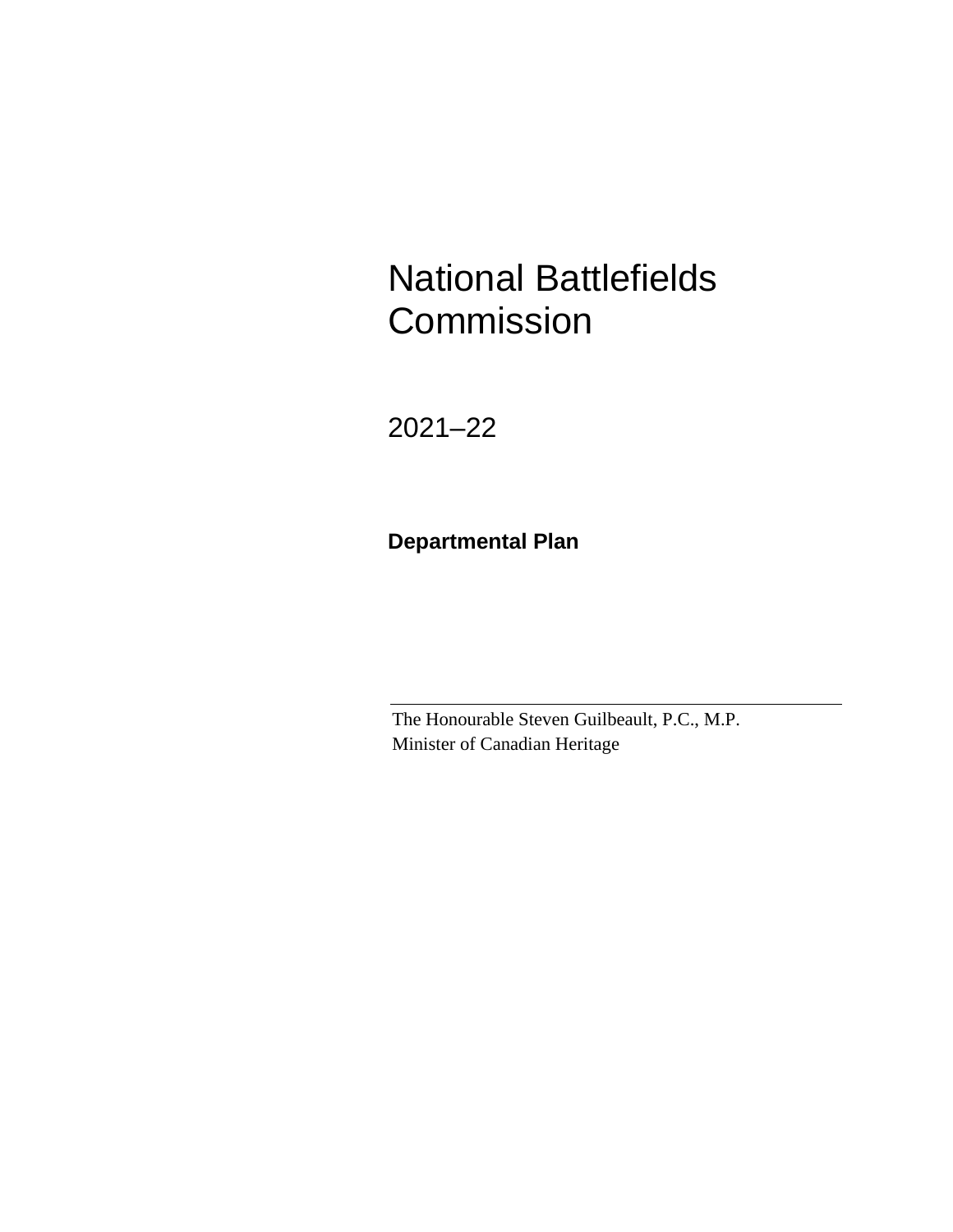© Her Majesty the Queen in right of Canada, represented by the Minister of Canadian Heritage, 2021 Catalogue Number CH58-2/4E-PDF ISSN 2371-6789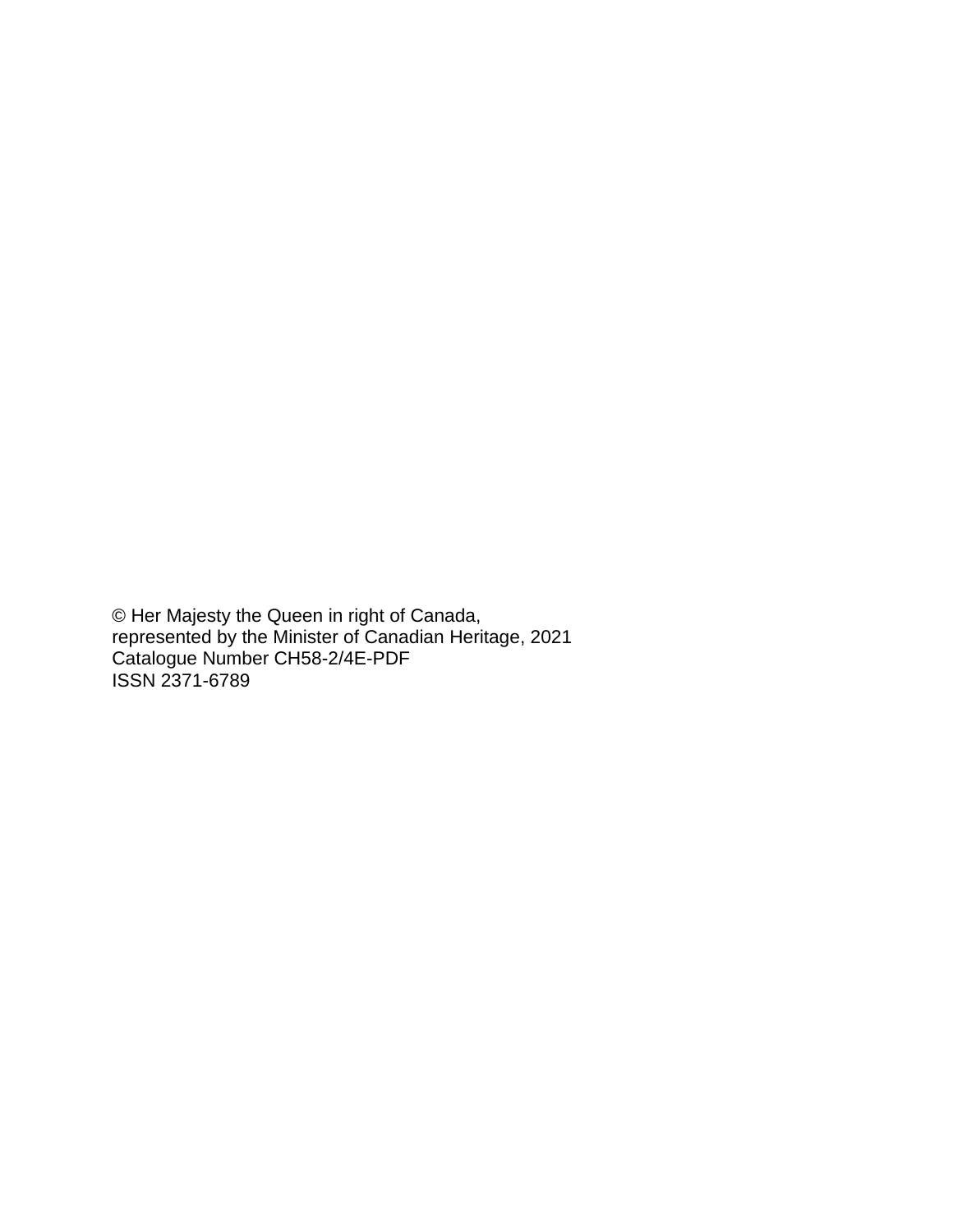# Table of contents

| Core responsibilities: planned results and resources, and key risks  5 |
|------------------------------------------------------------------------|
|                                                                        |
|                                                                        |
|                                                                        |
|                                                                        |
|                                                                        |
|                                                                        |
|                                                                        |
| Future-oriented Condensed statement of operations 16                   |
|                                                                        |
|                                                                        |
| Raison d'être, mandate and role: who we are and what we do  19         |
|                                                                        |
|                                                                        |
|                                                                        |
|                                                                        |
|                                                                        |
|                                                                        |
|                                                                        |
|                                                                        |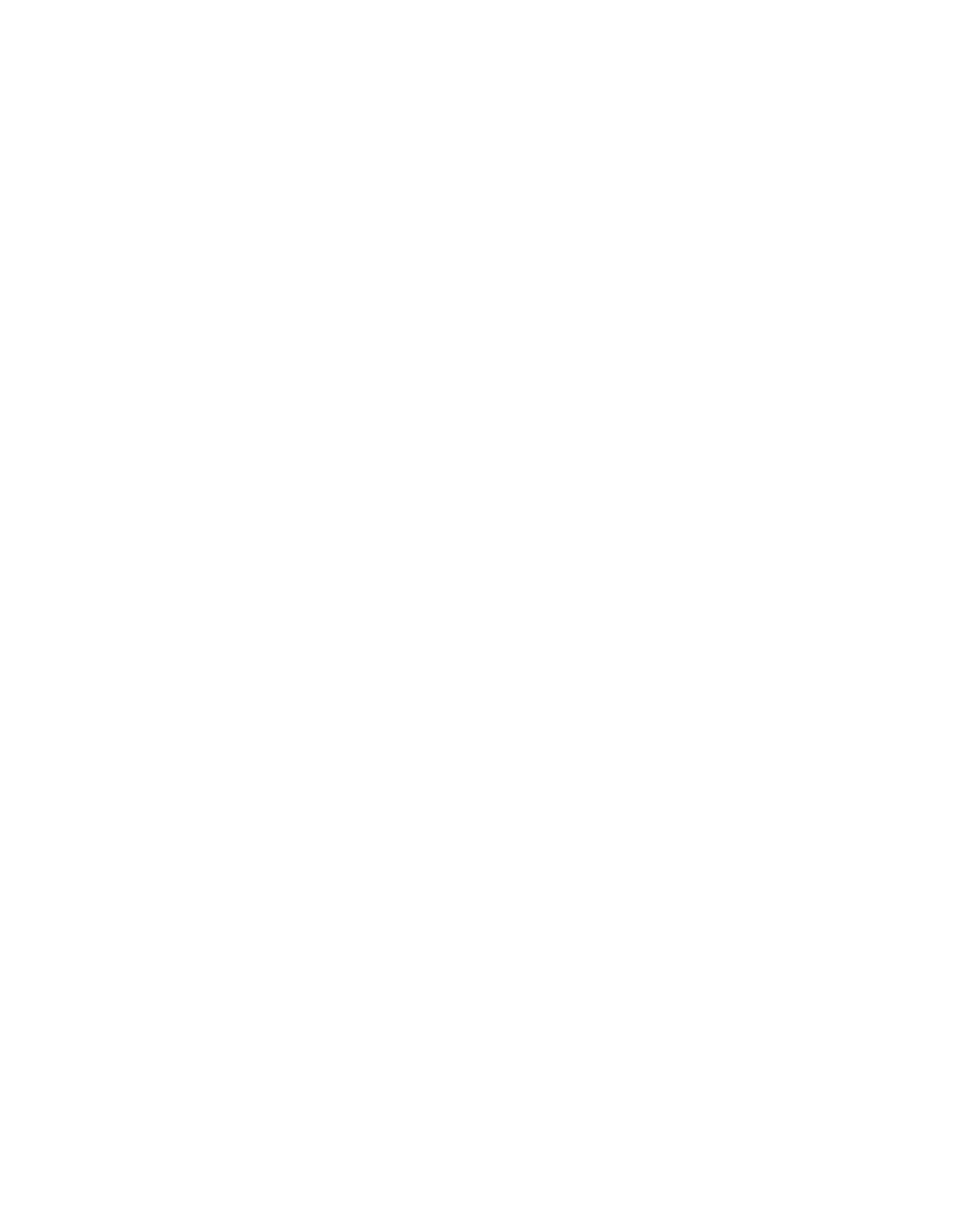# <span id="page-4-0"></span>From the Minister

As Minister of Canadian Heritage, I am pleased to present the 2021‒2022 Departmental Plan for the National Battlefields Commission (NBC). The worldwide health crisis has had a major impact on us as people and as a society. It has affected every part of our economy. It is with this reality in mind that the organizations in the Canadian Heritage Portfolio, including the NBC, are preparing to carry out their respective mandates. There are countless challenges in this changing environment, but I know these organizations are redoubling their efforts to support the Canadian arts, culture, heritage and communications sectors.



The NBC's vision for 2021-22 focuses on its mandate to

conserve our heritage in order to offer to all Canadians a national park that is worthy of commemorating the major events that happened there. The NBC will continue to implement this vision by ensuring the upkeep of Battlefields Park, the protection of its historic and heritage resources, the safety of its users and the transmission of the park's history through its museum and organized activities. As in past years, visitors will also be able to enjoy an even richer experience thanks to the NBC's landscape design and the lineup of free outdoor shows at the Edwin-Bélanger Bandstand on the Plains of Abraham.

I encourage you to read this plan and learn more about the National Battlefields Commission's activities and priorities in the coming year. As you will see, this organization is committed to serving the Government of Canada's objectives in supporting our two official languages and numerous Indigenous languages as well as striving for an equitable, inclusive society whose strength is in its diversity.

The Honourable Steven Guilbeault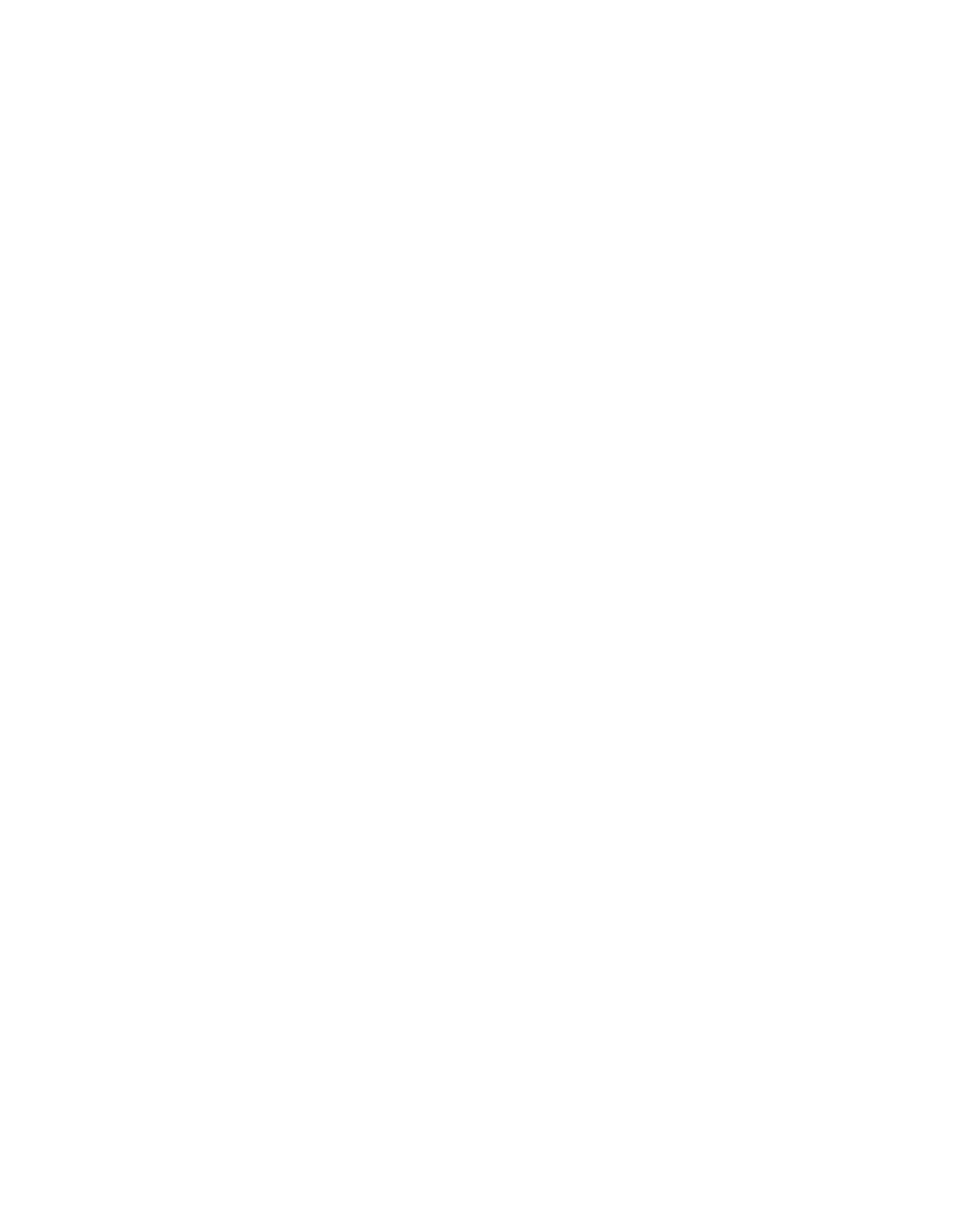# <span id="page-6-0"></span>Plans at a glance

Considering the COVID-19 global pandemic, the stated plans are dependent on an improvement of the sanitary context.

### **Ensure the maintenance and restoration of the land and infrastructure**

The general maintenance of the NBC's territory will continue within the limits allowed by the financial resources allocated. The NBC is not planning any new projects given the limited financial leeway it has. It is desirable that the steps it has taken in connection with the evaluation of the assets be able to materialize. An asset management plan will determine the order of priority of the interventions required for the ongoing maintenance of its sites and infrastructures.

### **Ensure the conservation and protection of the natural, cultural and heritage assets of Battlefields Park**

The NBC will continue the usual maintenance of its monuments, trails, roads, sidewalks, buildings, and equipment. Whenever possible, the NBC will ensure the protection and conservation of its heritage buildings. The NBC will also continue its efforts to preserve its arboreal heritage.

#### **Organize educational and recreational activities, exhibitions, guided tours and shows**

Animation activities for visitors, school groups, and day camp groups, offered by the NBC's Museum Affairs Department, will be maintained in compliance with the prevailing health measures. Among its services to the public, the NBC also offers cross-country skiing and snowshoeing trails, the Plains of Abraham skating rink and a multi-purpose trail. In addition, the public will still be able to enjoy free summer shows at the Edwin-Bélanger Bandstand.

### **Create awareness of the park's history, heritage and wealth**

The NBC's museum services will give visitors access to a rich historical and archaeological content relating to Battlefields Park. This will be possible through exhibitions and animation activities that will be repeated, as well as through online educational content. In the event of a favourable health context, the NBC will hold theme days, such as the Great Celebration of Nature (May).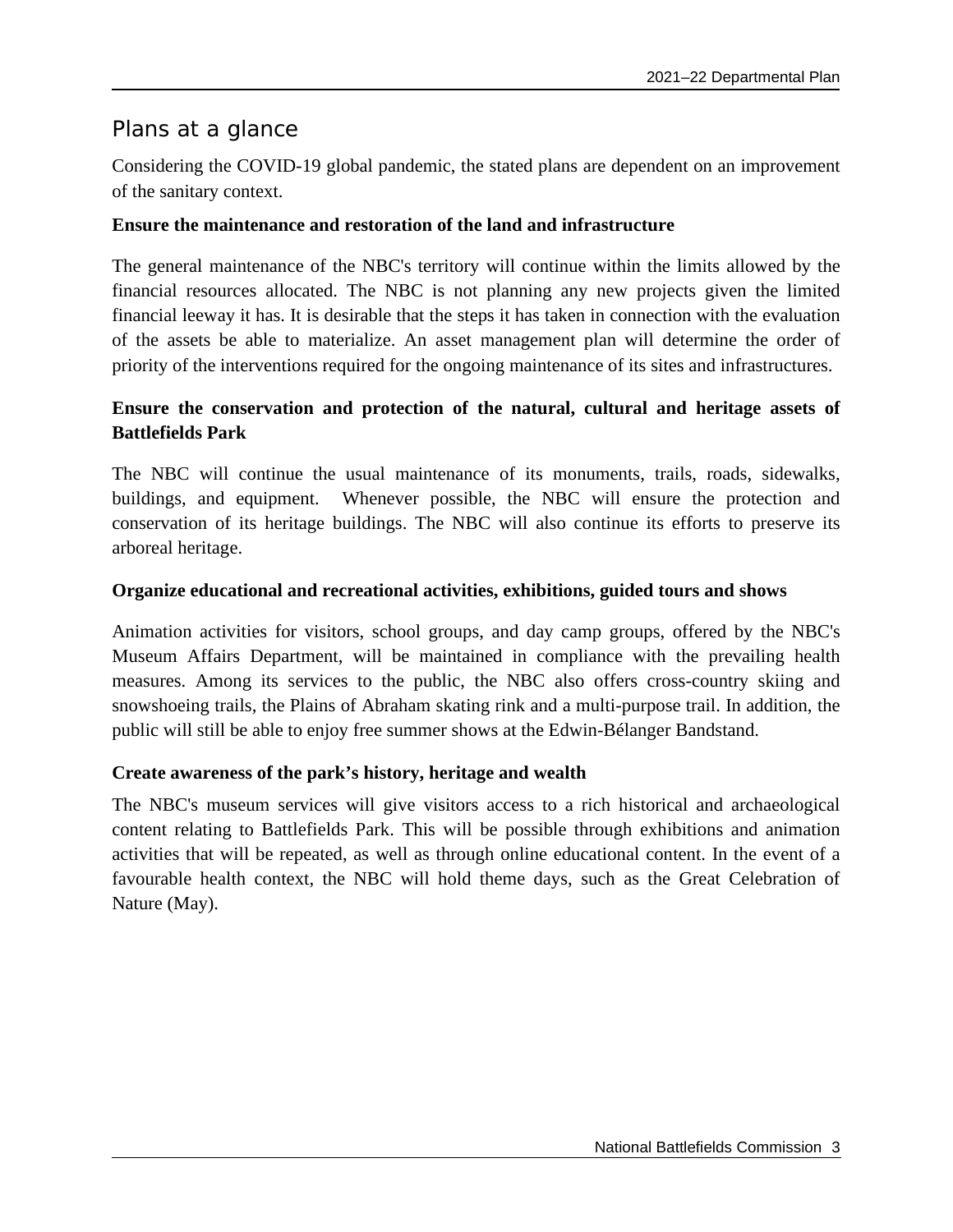## **Maintain a balance between Battlefields Park's historical and urban missions, and between accessibility, preservation and promotion of heritage**

Year after year, the NBC strives to maintain a balance between its vocation as a historic park and an urban park, with a concern for accessibility for all users. This balance is directly related to the NBC's mandate to ensure the preservation and development of Battlefields Park for future generations.

For more information on the National Battlefields Commission's plans, priorities and planned results, see the "Core responsibilities: planned results and resources, and key risks" section of this report.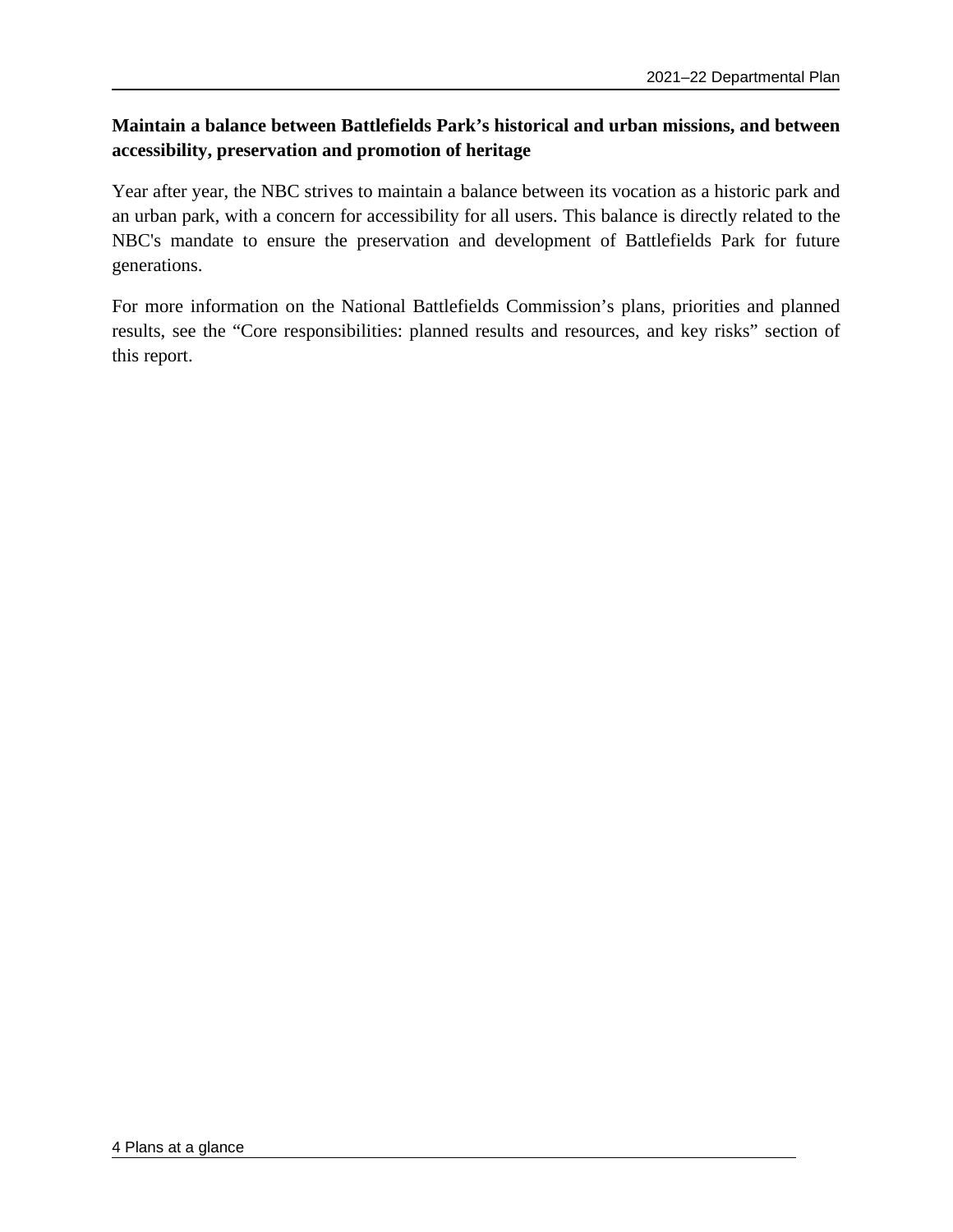# <span id="page-8-0"></span>Core responsibilities: planned results and resources, and key risks

This section contains detailed information on the department's planned results and resources for each of its core responsibilities. It also contains information on key risks related to achieving those results.

## <span id="page-8-1"></span>Conservation

### **Description**

Ensure the conservation and protection of the natural, cultural and heritage assets of the National Battlefields Park through the maintenance and upkeep of the grounds and infrastructure. Ensure safe public access to the Park.

### **Planning highlights**

At the heart of its mandate, the NBC's challenge of ensuring the conservation of its property and grounds is directly related to the commemoration of the historic events that took place there. Many monuments and buildings require significant maintenance to prevent their deterioration. Considering the allocated budgets, the NBC will not be able to carry out any new project in 2021-22. Within the security, infrastructure and green space maintenance services, current operations will be limited to the following practices: surveillance of its buildings and safety of park users, restoration of street lamps and fences, repair of urban furniture, and deployment of preventive and curative measures, mainly against Dutch elm disease and emerald ash borer.

### **Experimentation**

The NBC does not have the financial resources required to fully carry out the projects needed to achieve all the results related to this essential responsibility.

## **Key risk(s)**

The NBC's current financial situation may slow down the achievement of results for this essential responsibility. This could have an impact on the quality of the general maintenance of the premises. To mitigate this risk, the allocation of funds for Park maintenance and infrastructure will prioritize the most urgent current operations. Other projects will be dependent on additional financial resources. In addition, expenditures for its Conservation Program cannot be further reduced, as only essential expenditures are currently authorized. These include, without limitation, landscape maintenance, heating, maintenance and monitoring of the premises to ensure the safety of users. Without additional funding, the NBC will also have to reduce the number of hours devoted to park security. In terms of infrastructure, the NBC has already postponed work that was necessary. Since its property assets are already in poor condition, additional underfunding would cause further deterioration.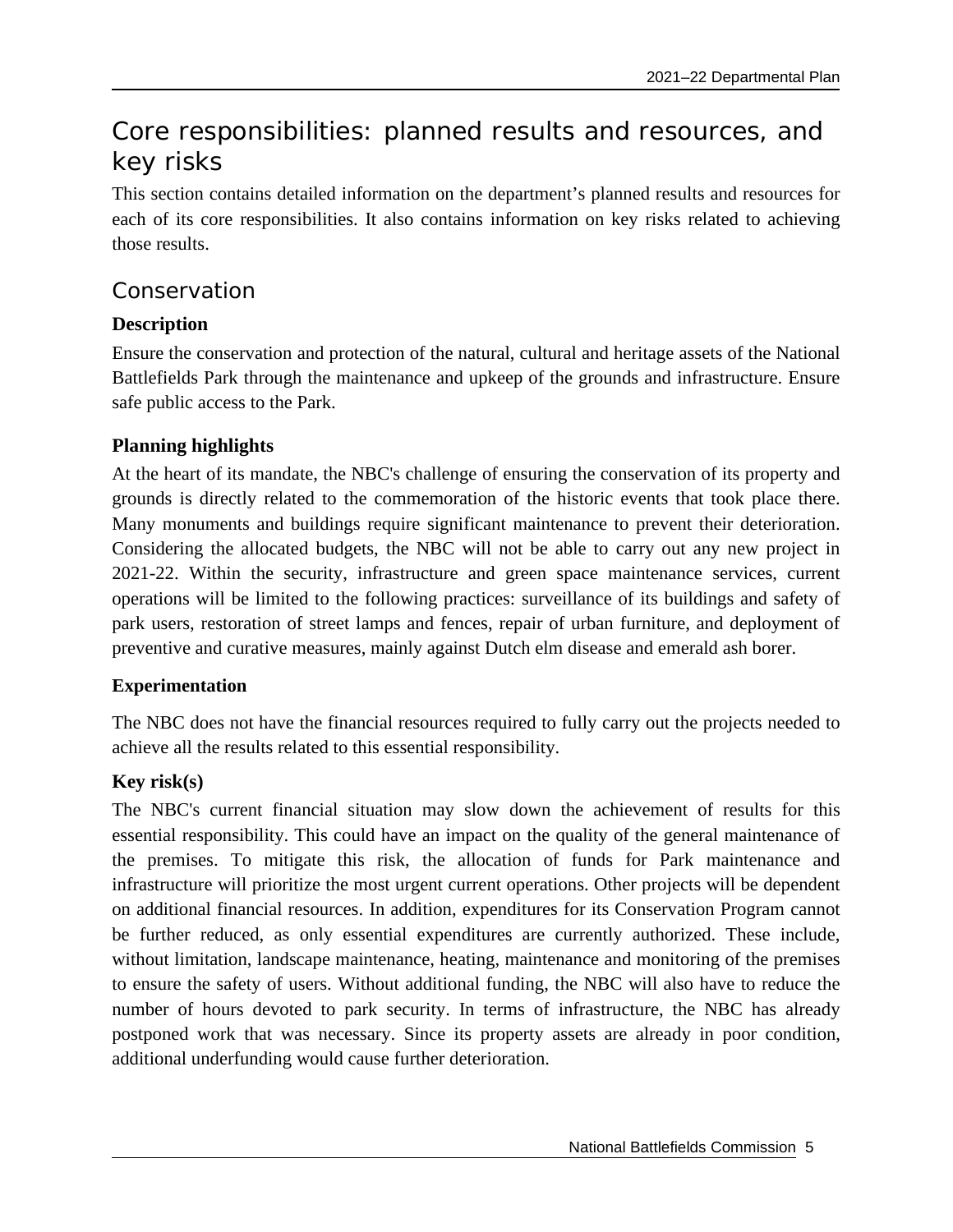| <b>Departmental</b><br>result                                                           | <b>Departmental</b><br>result<br>indicator                                        | <b>Target</b> | Date to<br>achieve<br>target | $2017 - 18$<br>actual<br>result | 2018-19<br>actual<br>result | 2019-20<br><b>actual</b><br>result |
|-----------------------------------------------------------------------------------------|-----------------------------------------------------------------------------------|---------------|------------------------------|---------------------------------|-----------------------------|------------------------------------|
| The National<br><b>Battlefields</b><br>Park is a well-<br>Imaintained<br>land safe site | Percentage of<br>visitors that<br>are "satisfied"<br>with the Park's<br>condition | 80 %          | March 31,<br>2022            | 94%                             | 88 %                        | 97,62 %                            |
|                                                                                         | Percentage of<br>visitors who<br>say they feel<br>safe in the<br>Park             | 80 %          | March 31,<br>2022            | <b>Not</b><br>available*        | 90 %                        | 96,97%                             |

#### Planned results for Conservation

\* The actual result is not available as it corresponds to a new indicator developed in the context of the new Departmental Results Framework (2018-19).

Financial, human resources and performance information for the National Battlefields Commission's program inventory is available in the [GC InfoBase](https://www.tbs-sct.gc.ca/ems-sgd/edb-bdd/index-eng.html)<sup>[i](#page-30-1)</sup>.

Planned budgetary financial resources for Conservation

| 2021-22 budgetary<br>spending (as indicated planned spending<br>in Main Estimates) | $ 2021 - 22 $ | $ 2022 - 23 $<br>planned spending | $2023 - 24$<br>planned spending |
|------------------------------------------------------------------------------------|---------------|-----------------------------------|---------------------------------|
| 2,692,250                                                                          | 2,692,250     | 2,692,250                         | 2,692,250                       |

Financial, human resources and performance information for the National Battlefields Commission's program inventory is available in the [GC InfoBase](https://www.tbs-sct.gc.ca/ems-sgd/edb-bdd/index-eng.html)<sup>ii</sup>.

#### Planned human resources for Conservation

| $2021 - 22$                   | $ 2022 - 23 $                 | $ 2023 - 24 $                 |
|-------------------------------|-------------------------------|-------------------------------|
| planned full-time equivalents | planned full-time equivalents | planned full-time equivalents |
| 22                            | つつ                            | 22                            |

Financial, human resources and performance information for the National Battlefields Commission's program inventory is available in the [GC](https://www.tbs-sct.gc.ca/ems-sgd/edb-bdd/index-eng.html) [InfoBase](https://www.tbs-sct.gc.ca/ems-sgd/edb-bdd/index-eng.html)<sup>iii</sup>.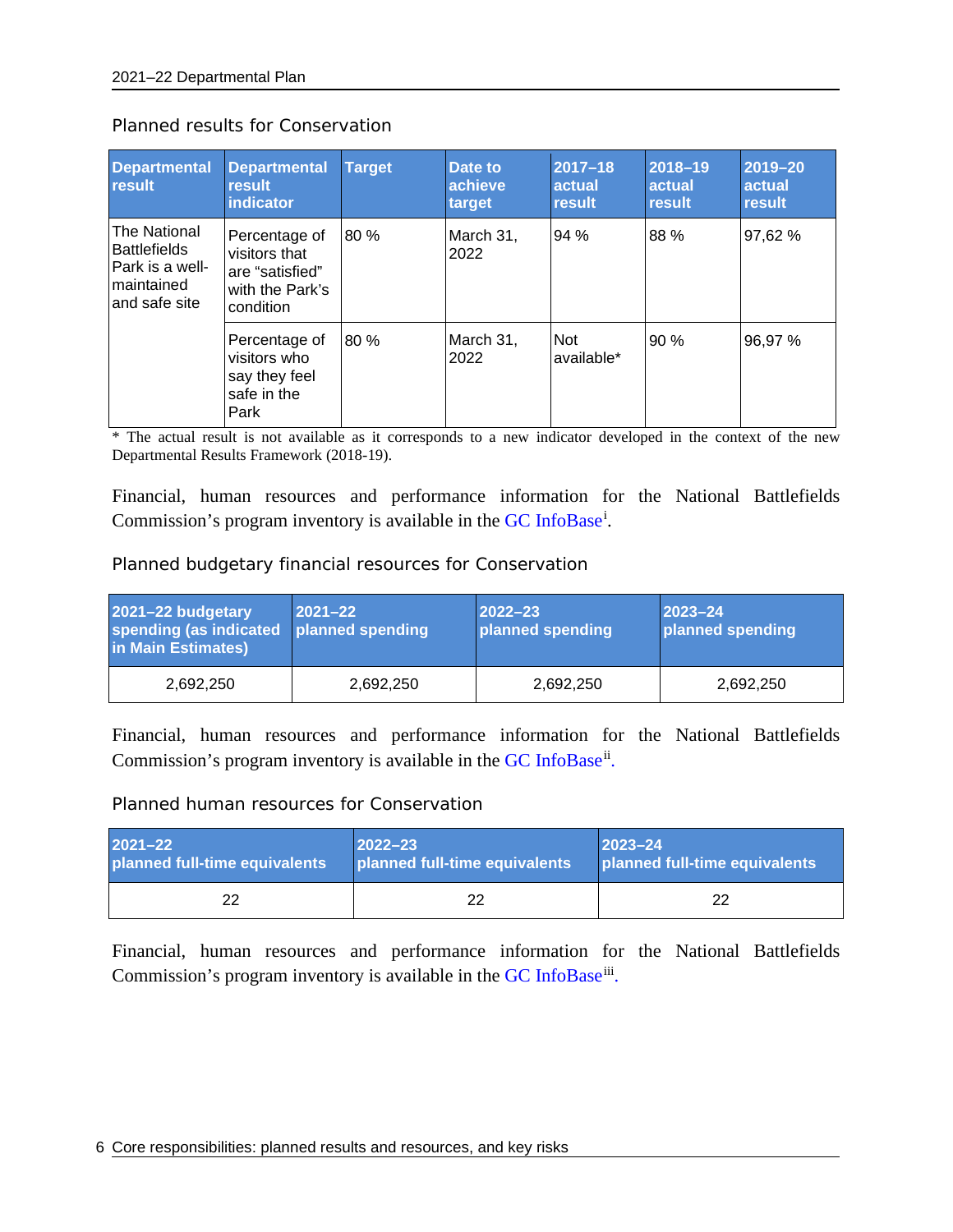# <span id="page-10-0"></span>Promotion of Heritage

## **Description**

Showcase the history of the National Battlefields Park and enable the discovery of its heritage and natural resources by organizing, through the visitor centre of the Plains of Abraham Museum, exhibitions, educational and recreational activities, and guided tours.

## **Planning highlights**

The COVID-19 pandemic has prevented the NBC from carrying out its plans for 2020-2021 with respect to its activities, animation offer and services, including access to the Plains of Abraham Museum. In accordance with the health measures that will prevail, the NBC will work to resume its activities and services, such as providing animation services for groups and visitors to the Plains of Abraham Museum and theme days for the general public, such as the Great Celebration of Nature. The entire range of services developed by the NBC promotes the transmission of knowledge about the history of the sites in an interactive manner (immersive projection, tours and animated activities, etc.) and helps commemorate the major historical events that took place in Battlefields Park. In the context of limited resources, no new activities or exhibitions will be able to enrich the NBC's current programming. However, the NBC will continue its efforts to develop digital content and offer activities by videoconference.

The 28th season of the Edwin-Bélanger Bandstand had to be cancelled due to the COVID-19 pandemic. In anticipation of the 2021 season, the programming will be carefully developed to allow the entire population to benefit, as soon as sanitary conditions are favourable, from free outdoor shows around the Edwin-Bélanger Bandstand stage. With this performing arts offer, the NBC is showcasing cultural and artistic spheres for the benefit of thousands of spectators who come to enjoy the park's facilities. Since its beginnings in 1993, the Edwin-Bélanger Bandstand occupies an enviable place on the Quebec City area arts scene. All of its adepts contribute to the park's increased attendance. In addition, efforts will be made to improve visitor reception and experience and the universal accessibility of the site.

### **Experimentation**

The NBC does not have the financial resources required to fully carry out the projects needed to achieve all the results related to this essential responsibility.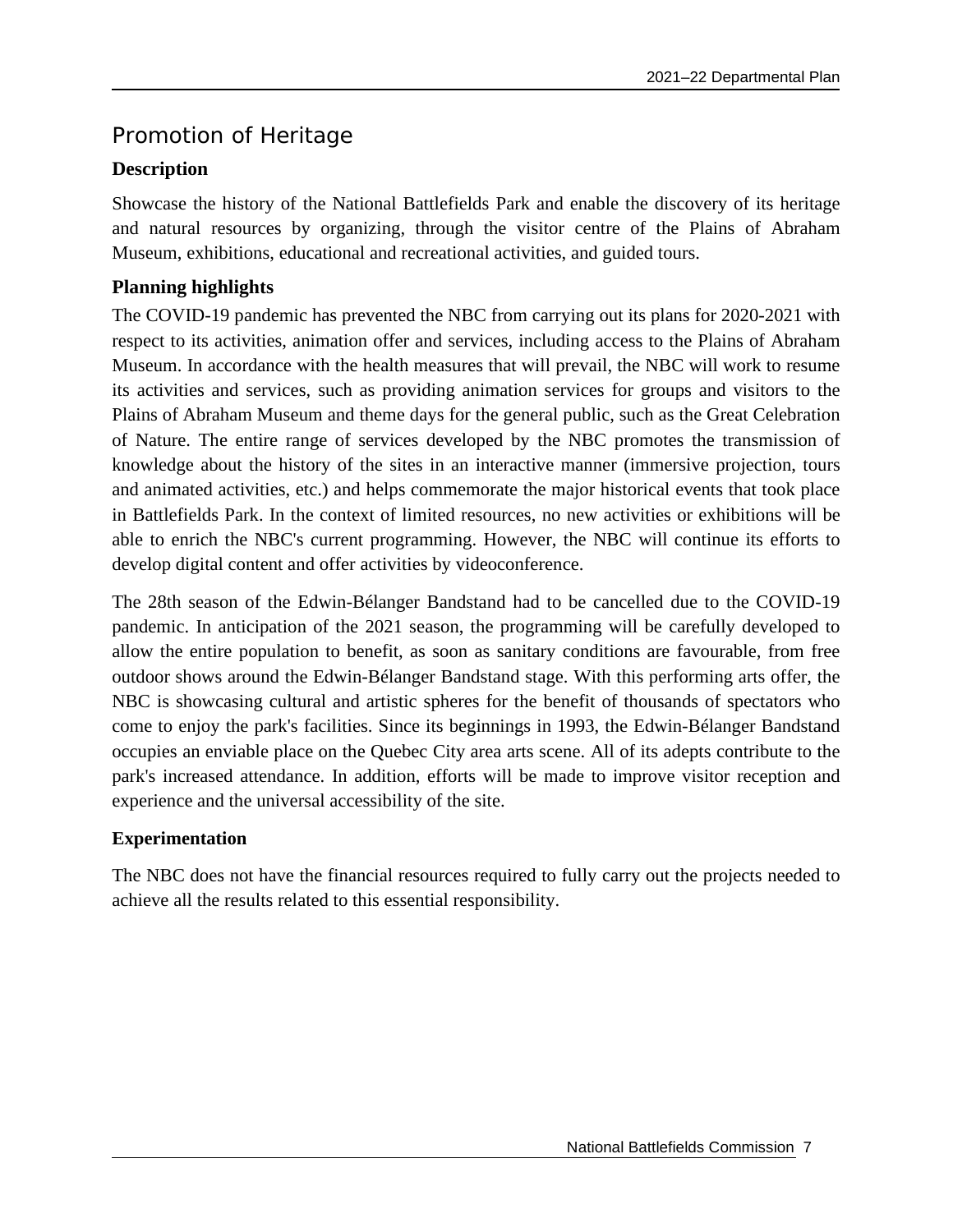### **Key risk(s)**

In addition to other climatic, social, economic and related conditions, the COVID-19 pandemic crisis introduces the risk of a significant decrease in tourism and visitor traffic in the park. Similarly, the experience of visitors and park users could be affected by the NBC's financial situation. If no additional funding is obtained, no expenditures may be made for the development of cultural and educational activities or for technological improvements. The NBC will have to reduce the Museum's hours of operation, the offer of activities for school groups, or cancel any promotional campaign to publicize its services. As a mitigation measure, activities adapted to the circumstances, such as virtual activities available online and educational activities by videoconference, will continue to be developed by the NBC.

| <b>Departmental</b><br>result                                           | <b>Departmental</b><br>result<br>indicator                                              | <b>Target</b>        | Date to<br>achieve<br>target | $2017 - 18$<br>actual<br>result | 2018-19<br>actual<br>result | 2019-20<br>actual<br>result |
|-------------------------------------------------------------------------|-----------------------------------------------------------------------------------------|----------------------|------------------------------|---------------------------------|-----------------------------|-----------------------------|
| People visit<br>the National<br><b>Battlefields</b><br>Park             | Number of<br>visitors                                                                   | 4 000 000            | March 31,<br>2022            | 4 000 000                       | 4 000 000                   | 4 000 000                   |
| Visitors benefit<br>from a<br>heritage and<br>educational<br>experience | Percentage of<br>visitors<br>satisfied with<br>the reception<br>and services<br>offered | 80 %                 | March 31,<br>2022            | <b>Not</b><br>available*        | 85 %                        | 99,27 %                     |
|                                                                         | Number of<br>cultural,<br>educational<br>and heritage<br>events offered<br>by the NBC   | Between 40<br>and 60 | March 31,<br>2022            | <b>Not</b><br>available*        | 52**                        | 50                          |

Planned results for Promotion of Heritage

\*The actual result is not available as it corresponds to a new indicator developed in the context of the new Departmental Results Framework (2018–2019).

\*\*The target was modified for 2020–21 as it was set too low at between 20 and 30 in the Departmental Results Framework. The previous target was exceeded.

Financial, human resources and performance information for the National Battlefields Commission's program inventory is available in the [GC InfoBase](https://www.tbs-sct.gc.ca/ems-sgd/edb-bdd/index-eng.html)<sup>[iv](#page-30-4)</sup>.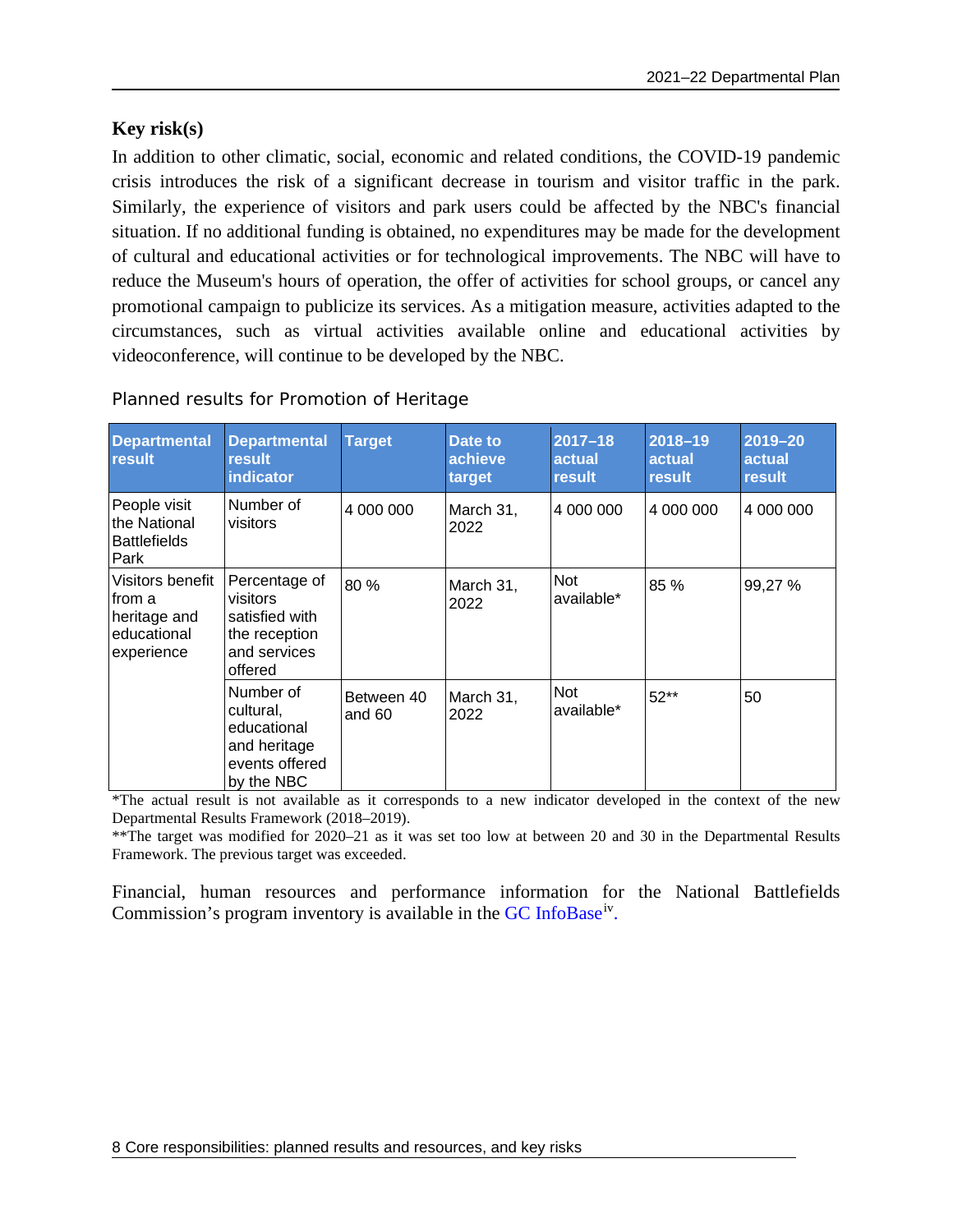| 2021-22 budgetary<br>spending (as indicated<br>in Main Estimates) | $ 2021 - 22 $<br>planned spending | $ 2022 - 23 $<br>planned spending | $ 2023 - 24$<br>planned spending |
|-------------------------------------------------------------------|-----------------------------------|-----------------------------------|----------------------------------|
| 1,312,005                                                         | 1,312,005                         | 1,312,005                         | 1,312,005                        |

Planned budgetary financial resources for Promotion of Heritage

Financial, human resources and performance information for the National Battlefields Commission's program inventory is available in the [GC InfoBase](https://www.tbs-sct.gc.ca/ems-sgd/edb-bdd/index-eng.html)<sup>[v](#page-30-5)</sup>.

#### Planned human resources for Promotion of Heritage

| $2021 - 22$                   | $ 2022 - 23 $                 | $2023 - 24$                   |
|-------------------------------|-------------------------------|-------------------------------|
| planned full-time equivalents | planned full-time equivalents | planned full-time equivalents |
| 22                            | 22.                           | 22                            |

Financial, human resources and performance information for the National Battlefields Commission's program inventory is available in the [GC](https://www.tbs-sct.gc.ca/ems-sgd/edb-bdd/index-eng.html) [InfoBase](https://www.tbs-sct.gc.ca/ems-sgd/edb-bdd/index-eng.html)<sup>[vi](#page-30-6)</sup>.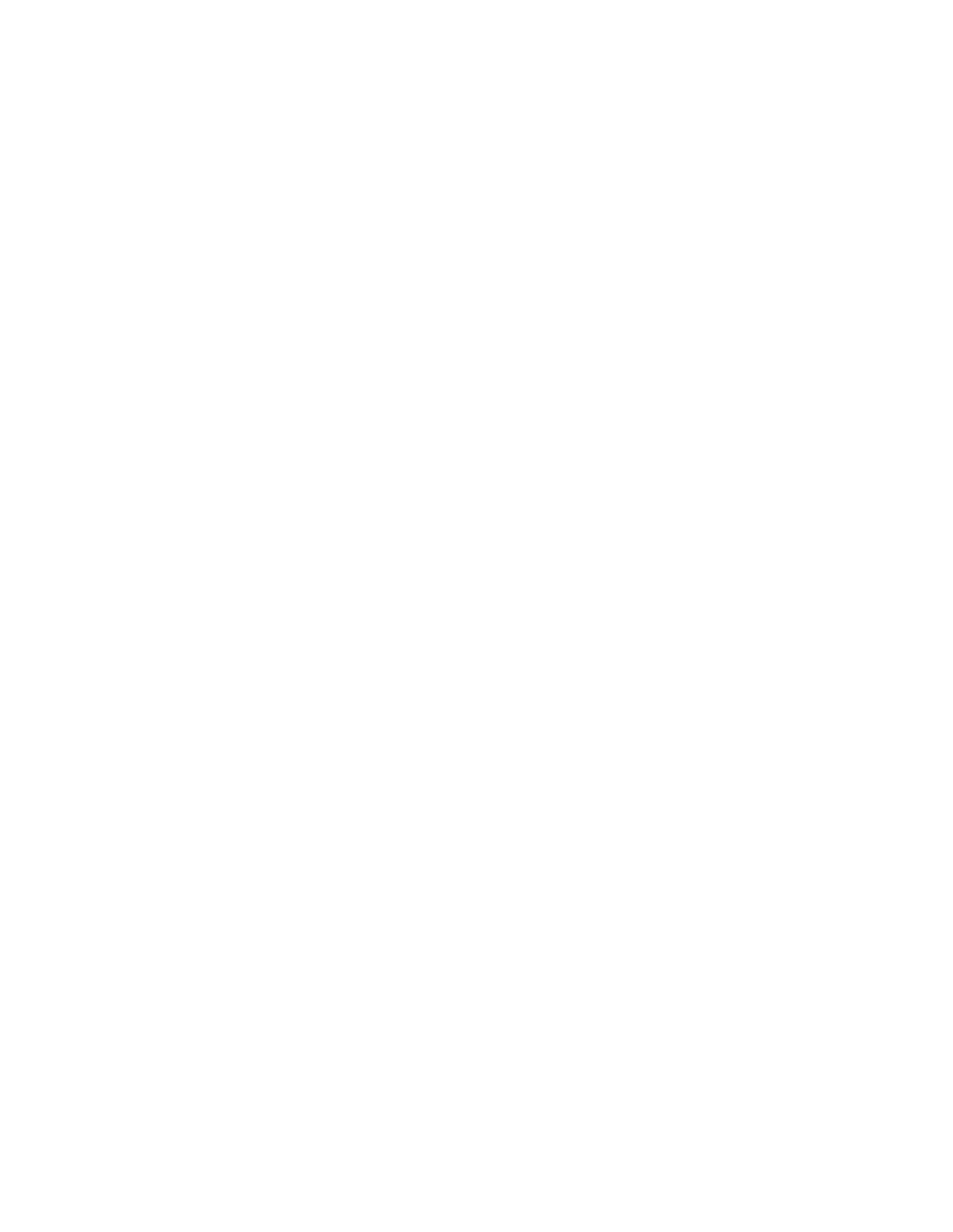# <span id="page-14-0"></span>Internal Services: planned results

## **Description**

Internal Services are those groups of related activities and resources that the federal government considers to be services in support of Programs and/or required to meet corporate obligations of an organization. Internal Services refers to the activities and resources of the 10 distinct services that support Program delivery in the organization, regardless of the Internal Services delivery model in a department. These services are:

- Management and Oversight Services;
- Communications Services;
- ▶ Legal Services
- Human Resources Management Services;
- Financial Management Services;
- **Information Management Services;**
- **Information Technology Services;**
- ▶ Real Property Management Services;
- $\triangleright$  Materiel Management Services;
- Acquisition Management Services.

## **Planning highlights**

Given the NBC's limited room for manoeuvre, no new projects will be developed for its internal services. These services will continue to support the NBC's programs and mandate. However, without adequate funding, the NBC is no longer able to deliver its programs and fulfill its mission. No alternative option can be considered, since in order to provide services for a maintained and safe park and to ensure the operations of a museum, no layoffs are possible among permanent employees. The NBC's operations already rely on a team reduced to its minimum.

Nevertheless, the NBC will attempt to maintain communications and information technology services that will, through digital solutions, inform and raise awareness among park users. Similarly, it will ensure that the NBC's Web site and social media are brought up to standard and made accessible. In addition, it is planned to draft a management and intervention plan for historical and heritage resources and to ensure a greater field presence in order to better anticipate and plan the interventions required for the preservation and conservation of these resources. In addition, a service management framework will be established to enhance the client experience, notably through the diffusion of a service protocol, the establishment of service standards and the implementation of tools to obtain client feedback. With respect to the working conditions of NBC employees, the measures put in place to implement telework in the context of the COVID-19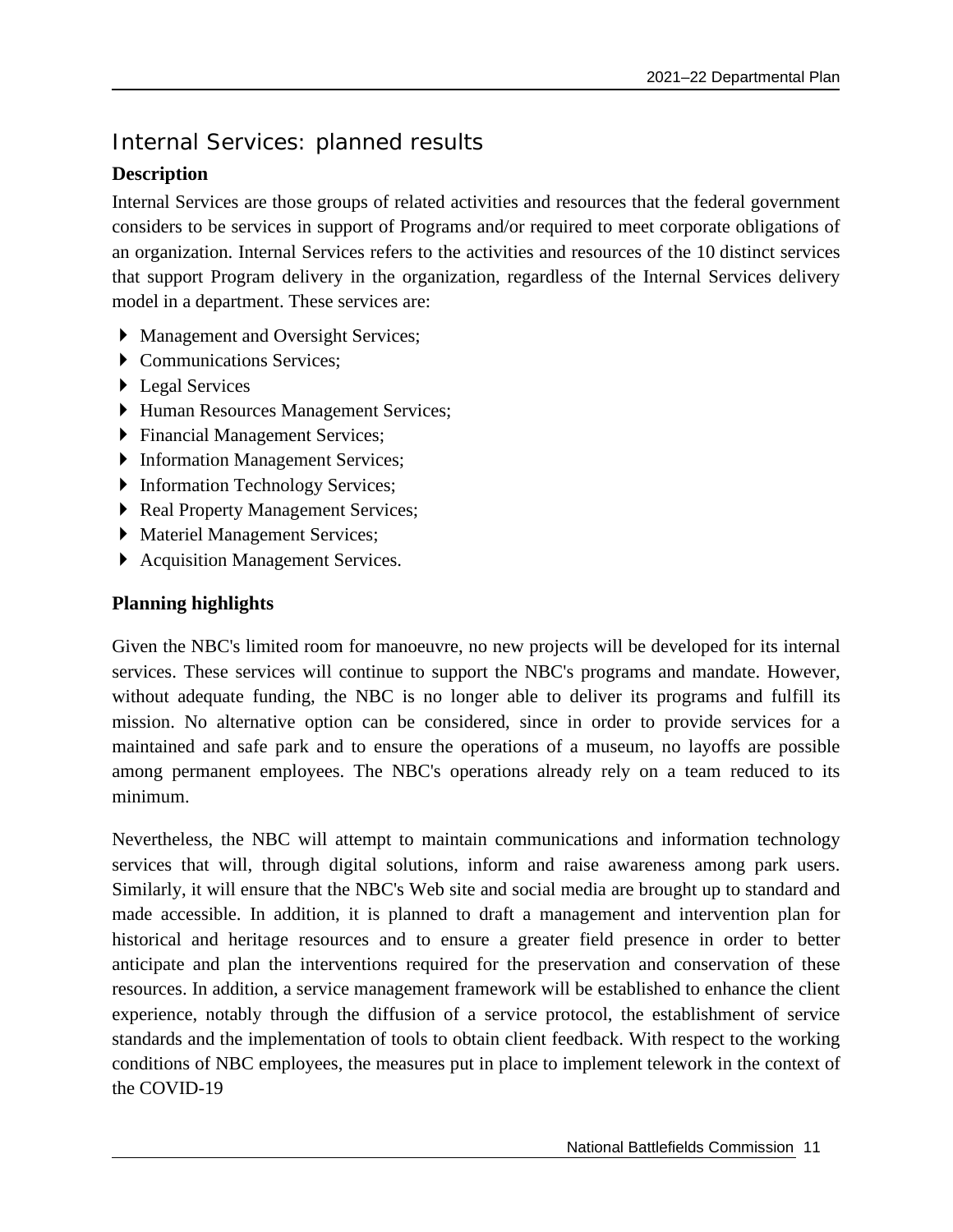pandemic will continue to be supported. Similarly, vigilance with respect to employee health will be maintained.

Planned budgetary financial resources for Internal Services

| 2021-22 budgetary<br>spending (as indicated   planned spending<br>in Main Estimates) | $ 2021 - 22 $ | $ 2022 - 23 $<br>planned spending | $ 2023 - 24$<br>planned spending |
|--------------------------------------------------------------------------------------|---------------|-----------------------------------|----------------------------------|
| 4,972,464                                                                            | 5,755,184     | 4,977,046                         | 4,977,046                        |

Planned human resources for Internal Services

| $2021 - 22$                   | $2022 - 23$                   | $2023 - 24$                   |
|-------------------------------|-------------------------------|-------------------------------|
| planned full-time equivalents | planned full-time equivalents | planned full-time equivalents |
| 18                            | 18                            | 18                            |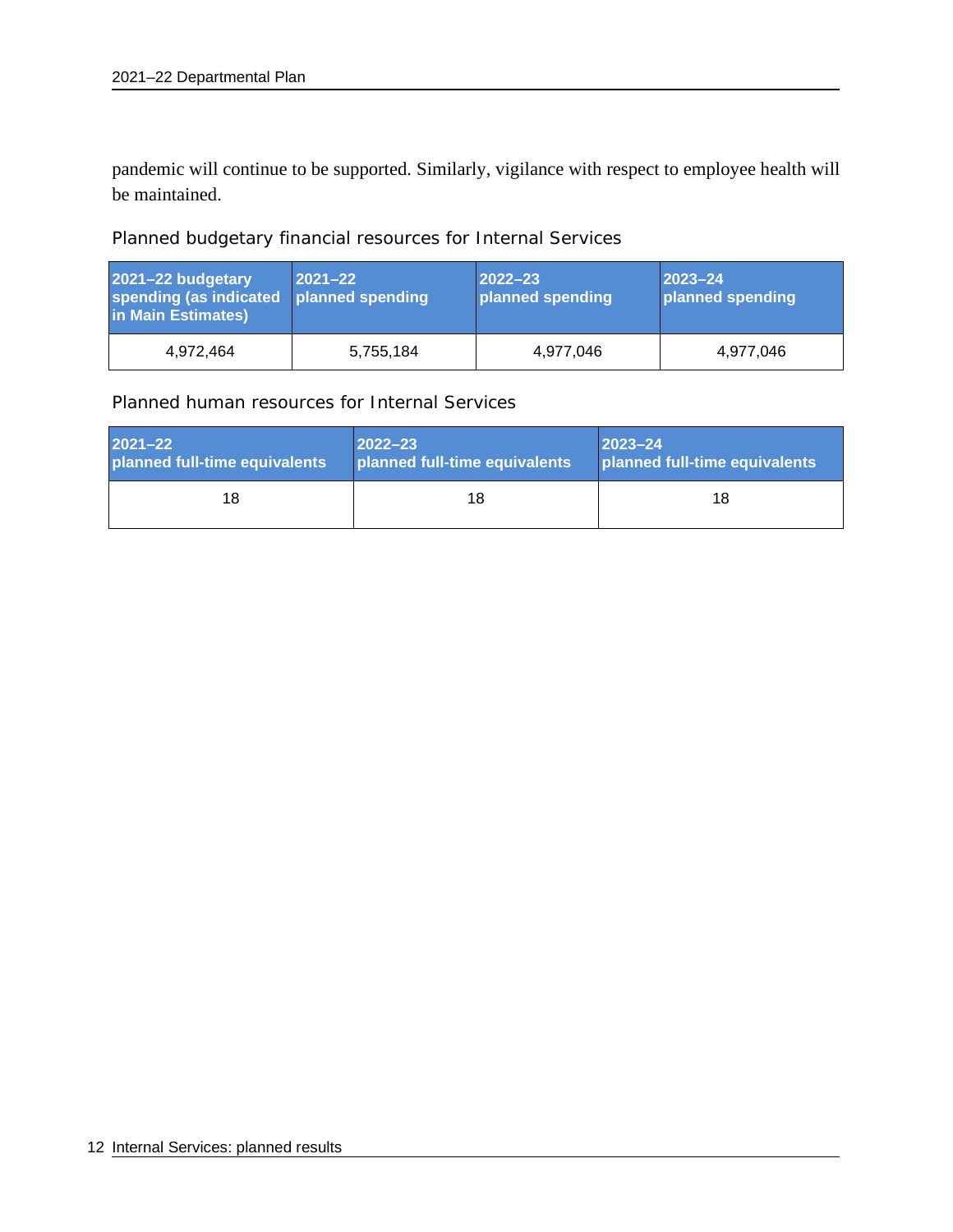# <span id="page-16-0"></span>Spending and human resources

This section provides an overview of the department's planned spending and human resources for the next three consecutive fiscal years and compares planned spending for the upcoming year with the current and previous years' actual spending.

# <span id="page-16-1"></span>Planned spending

Departmental spending 2018–19 to 2023–24

The following graph presents planned (voted and statutory) spending over time.



Fluctuations can be explained as follows :

- In 2018–19, close to \$1 million in appropriations from Budget 2016 was used to carry out multiple projects, namely the reorganization of administrative offices, the rebuilding of the roofs of Martello towers 1 and 2, the repaving of Gilmour Hill, the cleaning of a cliff fence, the construction of a building near the greenhouses, and repairs to the brickwork and roof of Louis S. St-Laurent House.
- In 2019–20, \$500,000 in appropriations from Budget 2016 were allocated to a project vital to the NBC's sustainability—the start of the asset evaluation project. Funds were also allocated for the renovation of Des Braves Park restroom facilities.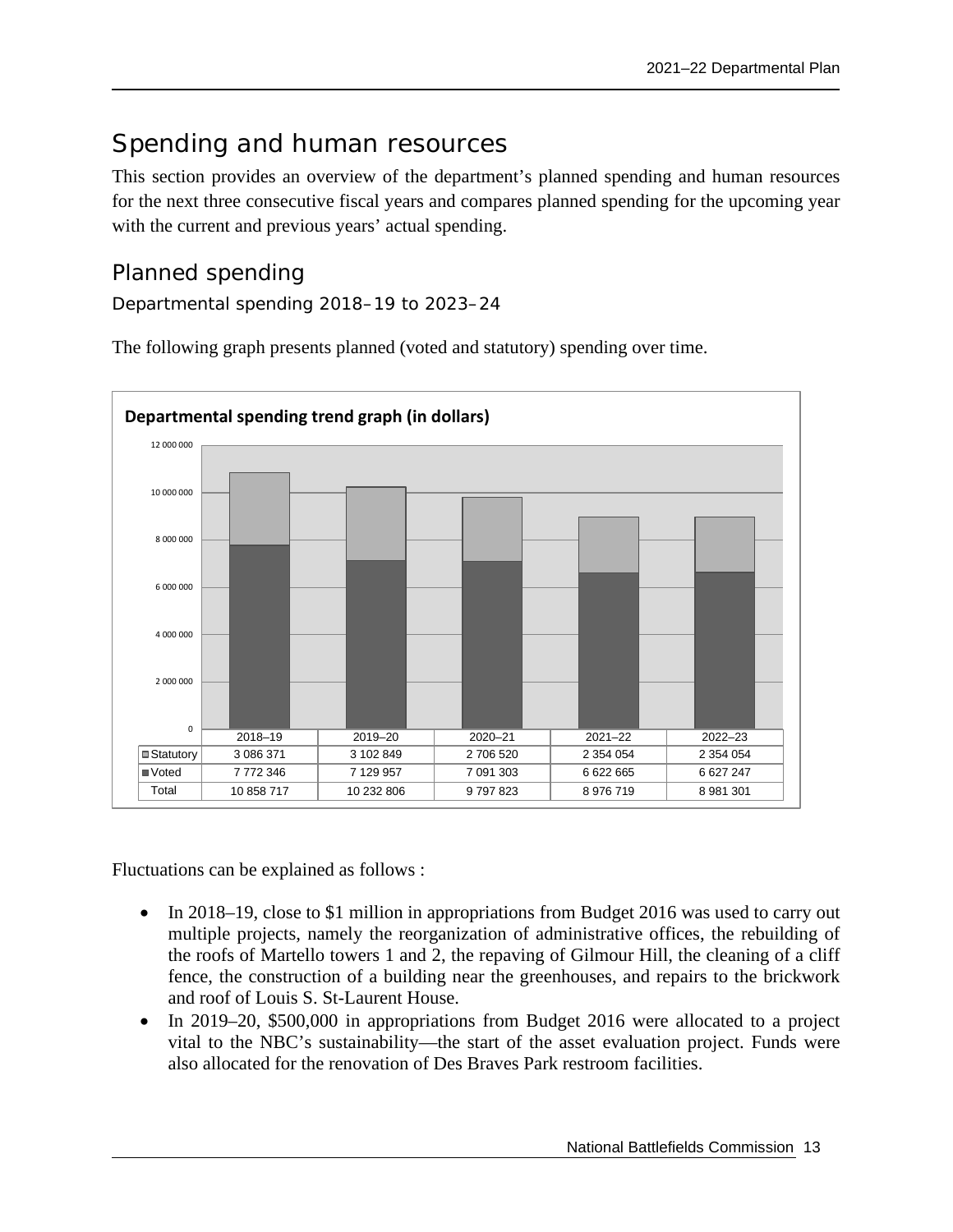- In 2020-2021, the global COVID-19 pandemic greatly affected NBC operations, which prioritized the health and safety of users and employees. This health crisis had an impact on visitor attendance and NBC revenues, since for most of the first and third quarters, directives from government authorities and the Public Health Department forced the closure of the Plains of Abraham Museum, the interruption of activities offered to the public and the cancellation of events on its sites. The use of parking lots on the territory, which proved to be lower, had an impact on revenues. To offset this decrease in revenue to finance the NBC's operations, one-time assistance was provided through statutory appropriations in the order of \$1.1 million from the budget measure "Support for the National Museums of Canada during COVID-19", in connection with *the Public Health Events of National concern Payments Act.* In the context of these disruptions, the NBC was able to cover its operating costs through a reduction in the staff of the animation team and by subtracting the costs related to programming at the Edwin-Bélanger Bandstand (season cancelled), general public activities, advertising campaigns and travel. As well, it spent \$75,000 from the 2016 Budget to assess the condition of the buildings, the total cost of which was \$735,000.
- As of 2021-22, the NBC's lack of parliamentary appropriations will jeopardize its programs and the fulfillment of its mandate.

Budgetary planning summary for core responsibilities and Internal Services (dollars)

The following table shows actual, forecast and planned spending for each of the National Battlefields Commission's core responsibilities and to Internal Services for the years relevant to the current planning year.

| <b>Core</b><br>responsibilities<br>and Internal<br><b>Services</b> | 2018-19<br>expenditures | $2019 - 20$<br>expenditures | $2020 - 21$<br>forecast<br>spending | $2021 - 22$<br>budgetary<br>spending (as<br>indicated in<br><b>Main</b><br><b>Estimates</b> ) | $2021 - 22$<br>planned<br>spending | $2022 - 23$<br>planned<br>spending | $2023 - 24$<br>planned<br>spending |
|--------------------------------------------------------------------|-------------------------|-----------------------------|-------------------------------------|-----------------------------------------------------------------------------------------------|------------------------------------|------------------------------------|------------------------------------|
| Conservation                                                       | 2,563,968               | 2,617,928                   | 2,404,713                           | 2,692,250                                                                                     | 2,692,250                          | 2,692,250                          | 2,692,250                          |
| Promotion of<br>Heritage                                           | 1,258,978               | 1,367,466                   | 1,003,008                           | 1,312,005                                                                                     | 1,312,005                          | 1,312,005                          | 1,312,005                          |
| <b>Subtotal</b>                                                    | 3.822.946               | 3.985.394                   | 3.407.721                           | 4.004.255                                                                                     | 4.004.255                          | 4.004.255                          | 4,004,255                          |
| <b>Internal Services</b>                                           | 7,035,771               | 6,392,957                   | 6,360,102                           | 4,972,464                                                                                     | 5,755,184                          | 4,977,046                          | 4,977,046                          |
| <b>Total</b>                                                       | 10,858,717              | 10,378,351                  | 9,767,823                           | 8,976,719                                                                                     | 9,759,439                          | 8,981,301                          | 8,981,301                          |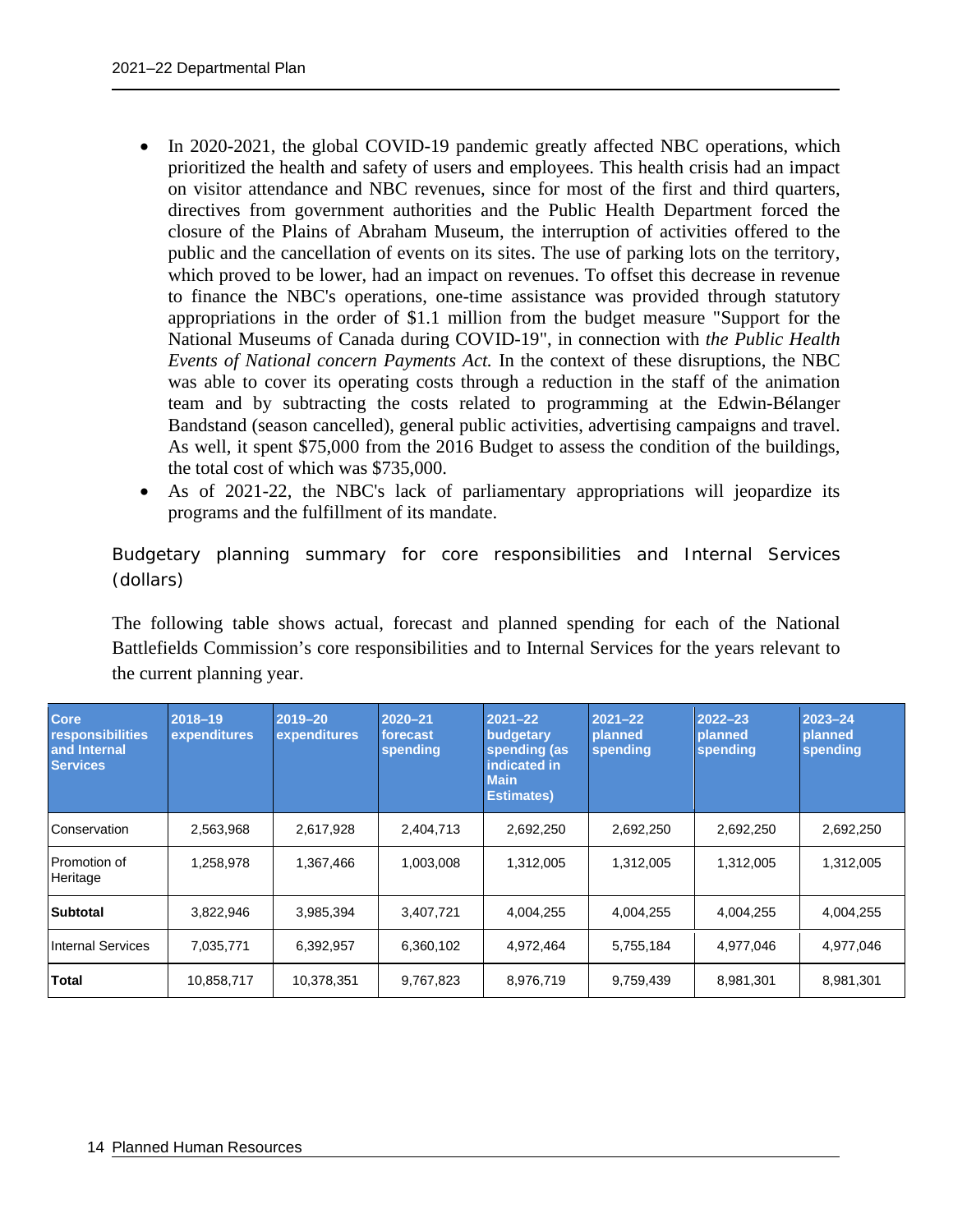The variance of \$782,720 between 2021-22 planned spending and budgetary spending can be explained by the following expected increases in spending authorities:

- Planned statutory revenues of more than \$585,861 in excess of statutory appropriations in the Main Estimates;
- Forecast statutory contributions to employee benefit plans of \$196,859 in excess of authorities provided in the Main Estimates.

## <span id="page-18-0"></span>Planned human resources

The following table shows actual, forecast and planned full-time equivalents (FTEs) for each core responsibility in the National Battlefields Commission's departmental results framework and to Internal Services for the years relevant to the current planning year.

Human resources planning summary for core responsibilities and Internal Services

| <b>Core</b><br>responsibilities and<br><b>Internal Services</b> | 2018-19<br><b>actual</b><br>full-time<br>equivalents | $2019 - 20$<br>actual<br>full-time<br>equivalents | $2020 - 21$<br>forecast<br>full-time<br>equivalents | $2021 - 22$<br>planned<br>full-time<br>equivalents | $2022 - 23$<br>planned<br>full-time<br>equivalents | $2023 - 24$<br>planned<br>full-time<br>equivalents |
|-----------------------------------------------------------------|------------------------------------------------------|---------------------------------------------------|-----------------------------------------------------|----------------------------------------------------|----------------------------------------------------|----------------------------------------------------|
| Conservation                                                    | 24                                                   | 22                                                | 22                                                  | 22                                                 | 22                                                 | 22                                                 |
| Promotion of Heritage                                           | 20                                                   | 20                                                | 19                                                  | 19                                                 | 19                                                 | 19                                                 |
| <b>Subtotal</b>                                                 | 44                                                   | 42                                                | 41                                                  | 41                                                 | 41                                                 | 41                                                 |
| <b>Internal Services</b>                                        | 19                                                   | 17                                                | 18                                                  | 18                                                 | 18                                                 | 18                                                 |
| <b>Total</b>                                                    | 63                                                   | 59                                                | 59                                                  | 59                                                 | 59                                                 | 59                                                 |

# <span id="page-18-1"></span>Estimates by vote

Information on the National Battlefields Commission's organizational appropriations is available in the  $2021-22$  Main Estimates<sup>[vii](#page-30-7)</sup>.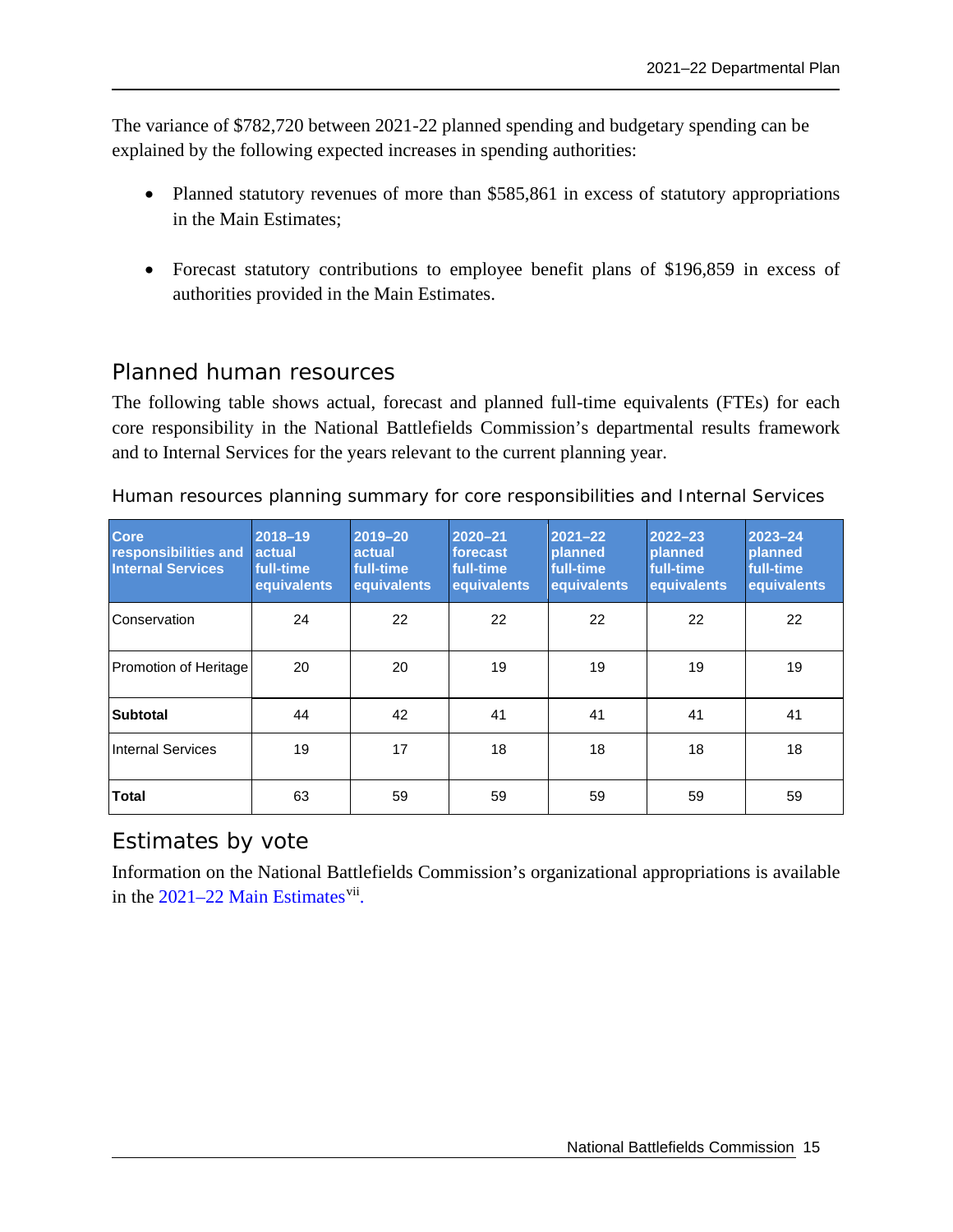# <span id="page-19-0"></span>Future-oriented Condensed statement of operations

The future-oriented condensed statement of operations provides an overview of the National Battlefields Commission's operations for 2020–21 to 2021–22.

The amounts for forecast and planned results in this statement of operations were prepared on an accrual basis. The amounts for forecast and planned spending presented in other sections of the Departmental Plan were prepared on an expenditure basis. Amounts may therefore differ.

A more detailed future-oriented statement of operations and associated notes, including a reconciliation of the net cost of operations to the requested authorities, are available on th[e](http://www.ccbn-nbc.gc.ca/en/) [National Battlefields Commission's](http://www.ccbn-nbc.gc.ca/en/) website<sup>[viii](#page-30-8)</sup>.

Future-oriented Condensed statement of operations for the year ending March 31, 2022 (dollars)

| <b>Financial information</b>                                         | 2020-21 forecast<br><b>results</b> | 2021-22 planned<br><b>results</b> | <b>Difference</b><br>(2021-22 planned<br>results minus<br>2020-21 forecast<br>results) |
|----------------------------------------------------------------------|------------------------------------|-----------------------------------|----------------------------------------------------------------------------------------|
| Total expenses                                                       | 11,192,765                         | 11,147,713                        | (45,052)                                                                               |
| Total revenues                                                       | 1,128,000                          | 2,635,861                         | (1,507,861)                                                                            |
| Excess of income over trust<br>fund expenditures*                    | (22, 348)                          | (22, 495)                         | (147)                                                                                  |
| Net cost of operations<br>before government funding<br>and transfers | 10,042,417                         | 8,489,357                         | (1,553,060)                                                                            |

*\**The NBC has had a trust fund since 1984 for receiving donations from individuals, municipal corporations, and provincial and other governments. The fund is managed according to the provisions of section 9.1 of the An Act respecting the National Battlefields at Quebec*.*

The variance of (\$1,507,861) between projected revenues for 2020-21 and projected revenues for 2021-22 is explained by the impact of the COVID-19 pandemic. The NBC forecasts its future revenues based on historical experience prior to this exceptional situation, since it is not possible to reliably estimate the duration and severity of the impact on the financial position and financial results in future periods.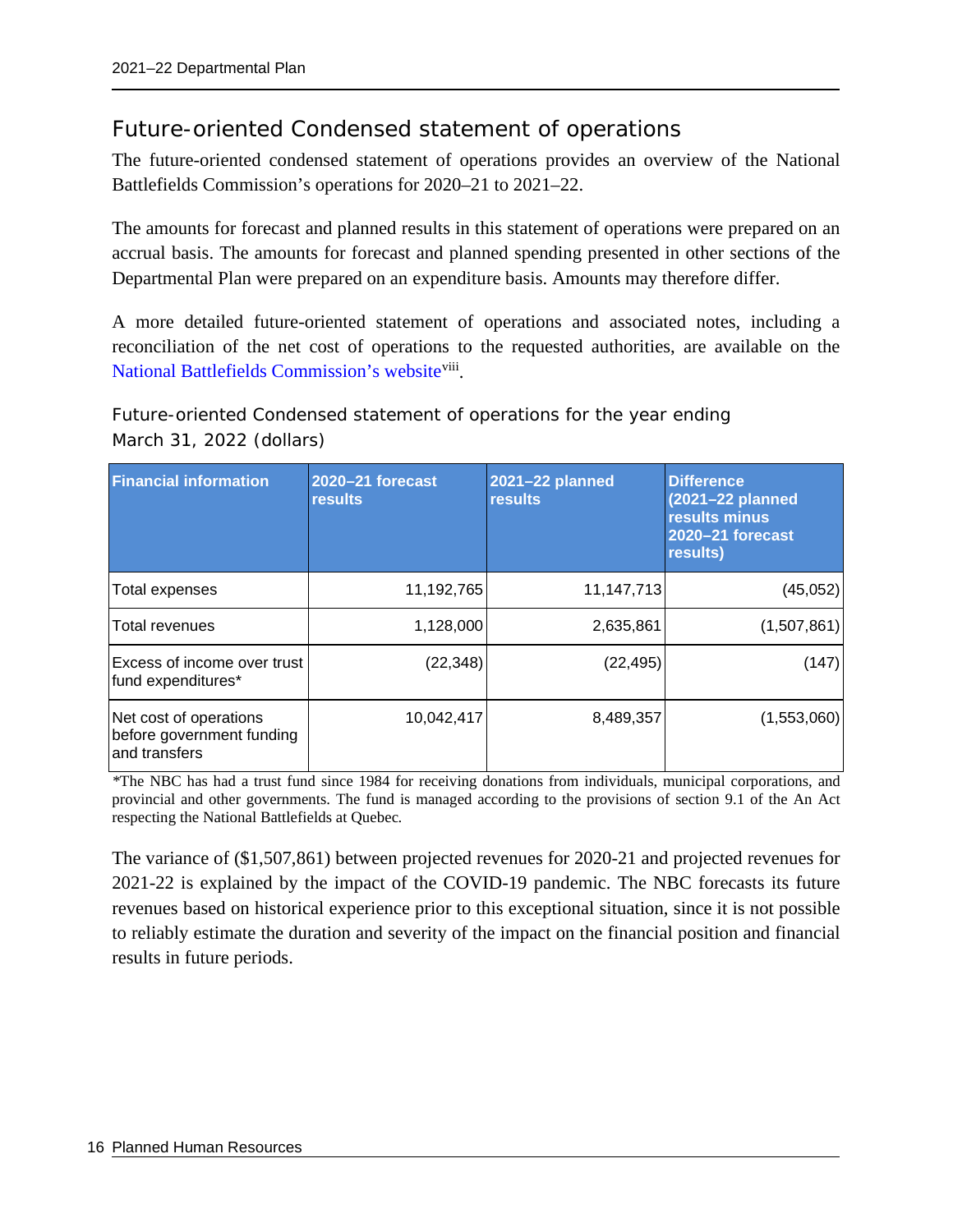The variance of \$(45,052) between the planned spending for 2020-2021 and the forecasted spending for 2021-22 is mainly explained by the following variations:

- \$358,052 reduction in expenditures that the NBC will have to consider;
- \$75,000 reduction for infrastructure projects, compared with the amount that had been allocated;
- the previous year through temporary appropriations as part of the 2016 Budget;
- \$395,000 increase in salary expenditures as a result of the position reclassification process;
- and \$7,000 decrease in amortization and other variances.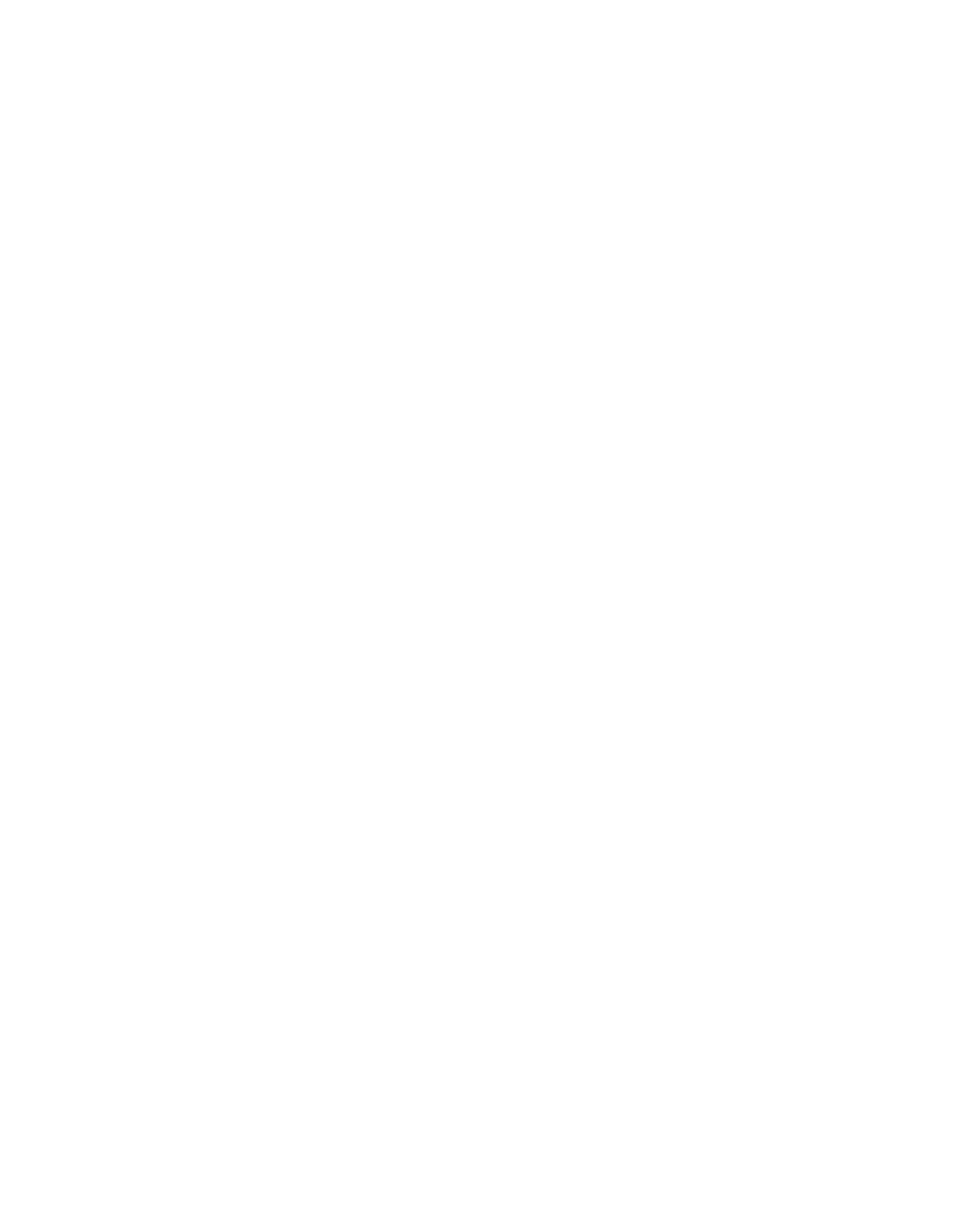# <span id="page-22-0"></span>Corporate information

<span id="page-22-1"></span>Organizational profile **Appropriate minister(s):** The Honourable Steven Guilbeault, P.C., M.P. **Institutional head:** Annie Talbot, Secretary **Ministerial portfolio:** Canadian Heritage **Enabling instrument(s):** *[An Act respecting the National Battlefields at Quebec](https://laws-lois.justice.gc.ca/eng/acts/N-3.4/)*[ix](#page-30-9) **Year of incorporation / commencement:** 1908 **Other:** N/A

## <span id="page-22-2"></span>Raison d'être, mandate and role: who we are and what we do

"Raison d'être, mandate and role: who we are and what we do" is available on the [National](http://www.ccbn-nbc.gc.ca/en/about-us/reports-and-policies/#departmental)  [Battlefields Commission's](http://www.ccbn-nbc.gc.ca/en/about-us/reports-and-policies/#departmental) website<sup>[x](#page-30-10)</sup>.

For more information on the department's organizational mandate letter commitments, see the ["Minister's mandate letter](https://pm.gc.ca/en/mandate-letters)<sup>xi</sup>".

# <span id="page-22-3"></span>Operating context

Information on the operating context is available on the [National Battlefields Commission's](http://www.ccbn-nbc.gc.ca/en/about-us/reports-and-policies/#departmental) [website](http://www.ccbn-nbc.gc.ca/en/about-us/reports-and-policies/#departmental)<sup>xii</sup>.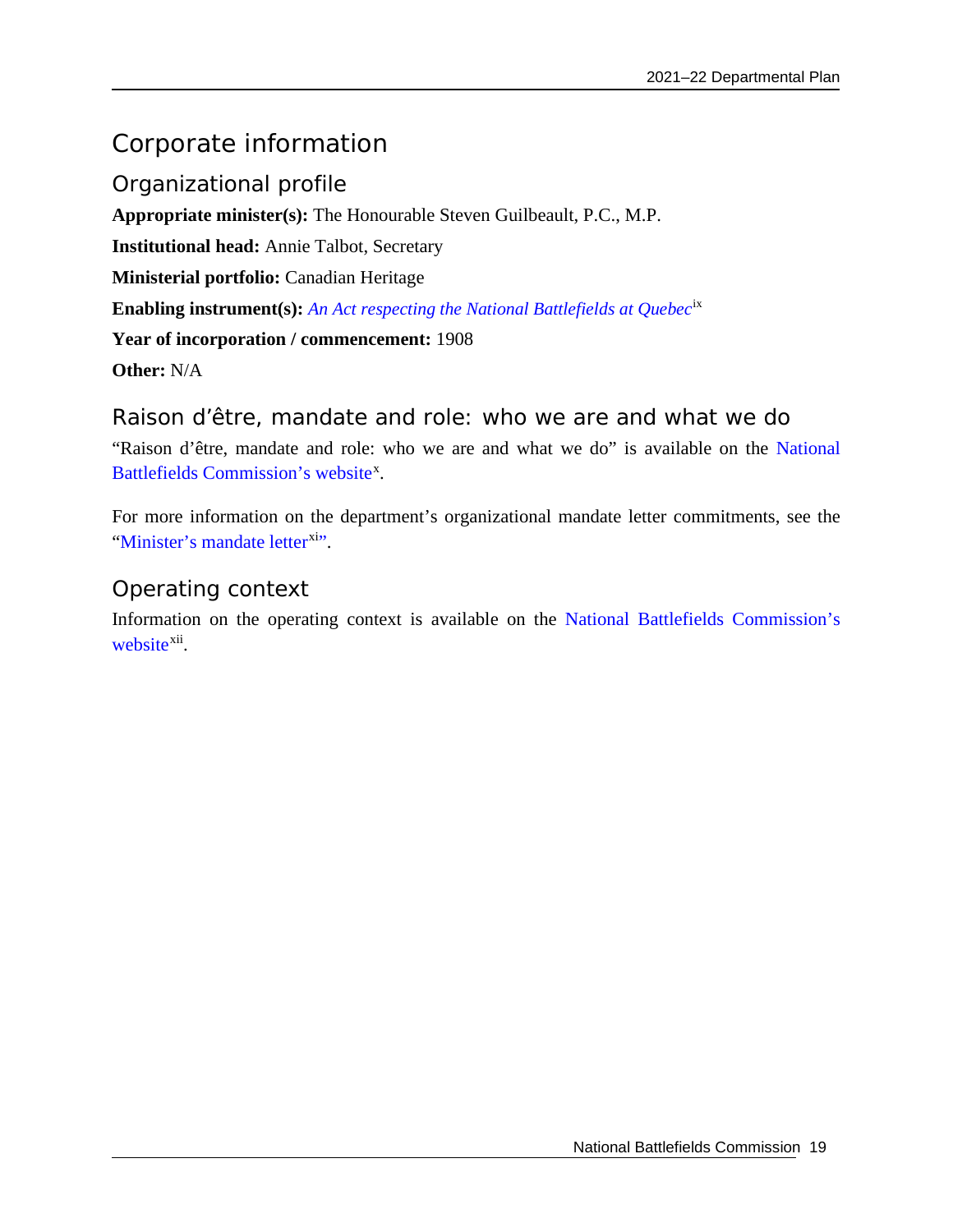# <span id="page-23-0"></span>Reporting framework

The National Battlefields Commission's approved departmental results framework and program inventory for 2020–21 are as follows.

Graphical format of the Departmental Results Framework and of the Program Inventory

| Departmental Results Framework | Core Responsibility 1:<br>Conservation                                                                               |                                                                                              | <b>Core Responsibility 2:</b><br><b>Promotion of Heritage</b>                                           |                                                                                                        |                             |
|--------------------------------|----------------------------------------------------------------------------------------------------------------------|----------------------------------------------------------------------------------------------|---------------------------------------------------------------------------------------------------------|--------------------------------------------------------------------------------------------------------|-----------------------------|
|                                | Departmental<br>Results:<br><b>National</b><br><b>Battlefields Park</b><br>is a well-<br>maintained and<br>safe site | Indicator:<br>Percentage of<br>visitors that are<br>"satisfied" with the<br>park's condition | Departmental<br>Results:<br><b>People visit the</b><br><b>National</b><br><b>Battlefields Park</b>      | Indicator:<br><b>Number of visitors</b>                                                                | Internal<br><b>Services</b> |
|                                |                                                                                                                      | Indicator:<br>Percentage of<br>visitors who say<br>they feel safe in the<br>Park             | Departmental<br>Results:<br><b>Visitors benefit</b><br>from a heritage<br>and educational<br>experience | Indicator:<br><b>Percentage of visitors</b><br>satisfied with the<br>reception and services<br>offered |                             |
|                                |                                                                                                                      |                                                                                              |                                                                                                         | Indicator:<br><b>Number of cultural,</b><br>educational and<br>heritage events offered<br>by the NBC   |                             |
| Program Inventory              | Program:<br>Maintenance of infrastructure and<br>security                                                            |                                                                                              | Program:<br><b>Educational, cultural and heritage activities</b>                                        |                                                                                                        |                             |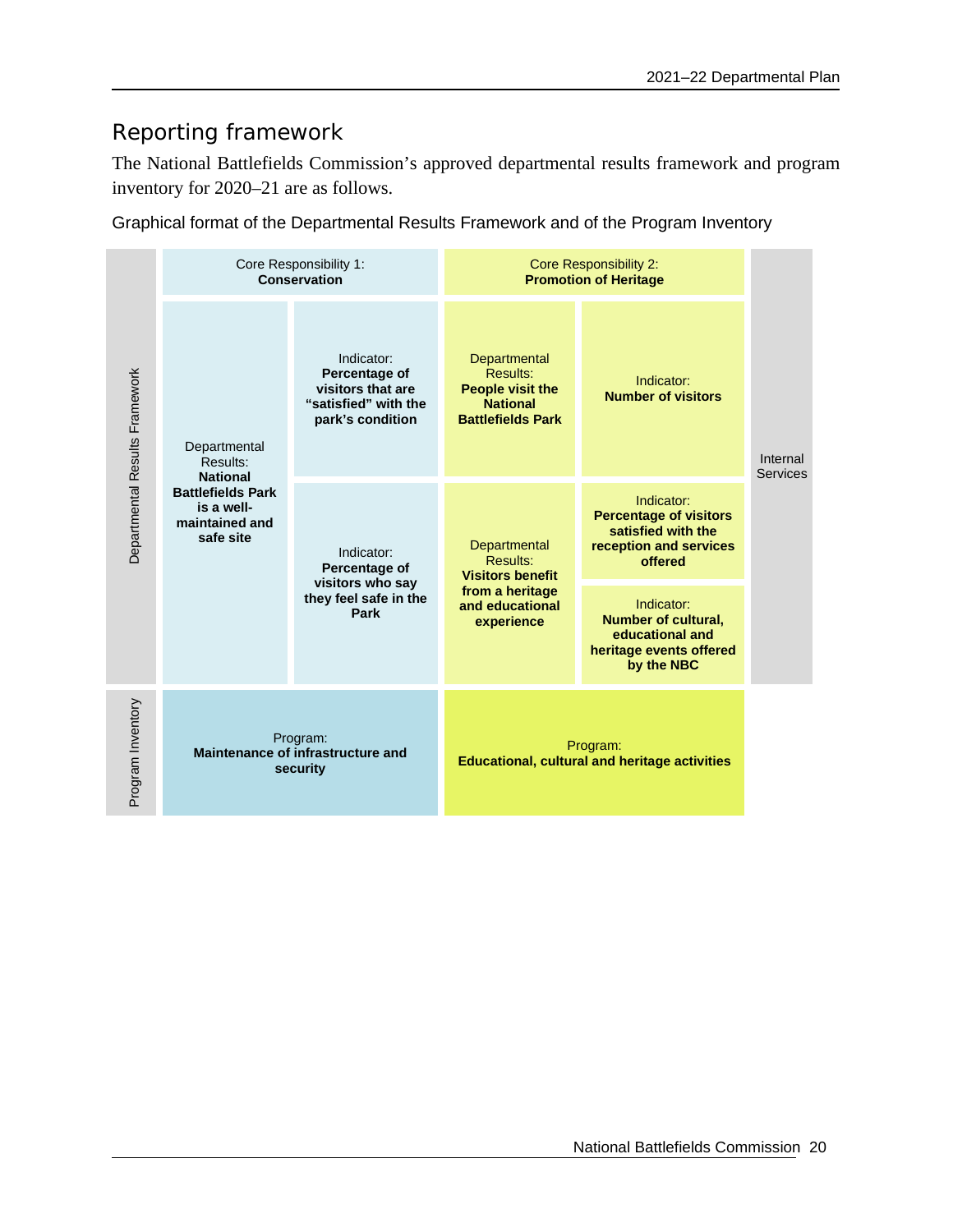# <span id="page-24-0"></span>Supporting information on the program inventory

Supporting information on planned expenditures, human resources, and results related to the National Battlefields Commission's program inventory is available in the [GC](https://www.tbs-sct.gc.ca/ems-sgd/edb-bdd/index-eng.html) [InfoBase](https://www.tbs-sct.gc.ca/ems-sgd/edb-bdd/index-eng.html)<sup>[xiii](#page-30-13)</sup>.

# <span id="page-24-1"></span>Supplementary information tables

The following supplementary information tables are available on the [National Battlefields](http://www.ccbn-nbc.gc.ca/en/about-us/reports-and-policies/#departmental)  [Commission's](http://www.ccbn-nbc.gc.ca/en/about-us/reports-and-policies/#departmental) website<sup>[xiv](#page-30-14)</sup>:

Sustainable Development Goals

- Departmental Sustainable Development Strategy
- Gender-based analysis plus

# <span id="page-24-2"></span>Federal tax expenditures

National Battlefields Commission's Departmental Plan does not include information on tax expenditures that relate to its planned results for 2021–22.

Tax expenditures are the responsibility of the Minister of Finance, and the Department of Finance Canada publishes cost estimates and projections for government-wide tax expenditures each year in the [Report on Federal Tax Expenditures](https://www.canada.ca/en/department-finance/services/publications/federal-tax-expenditures.html)<sup>xy</sup>. This report provides detailed information on tax expenditures, including objectives, historical background and references to related federal spending programs, as well as evaluations, research papers and gender-based analysis. The tax measures presented in this report are solely the responsibility of the Minister of Finance.

# <span id="page-24-3"></span>Organizational contact information

### **Mailing address**

835, avenue Wilfrid-Laurier Québec (Québec) G1R 2L3 **Telephone:** 418 648-3506 **Email:** [information@ccbn-nbc.gc.ca](mailto:information@ccbn-nbc.gc.ca) **Website(s):** <http://www.ccbn-nbc.gc.ca/en/>[xvi](#page-30-16)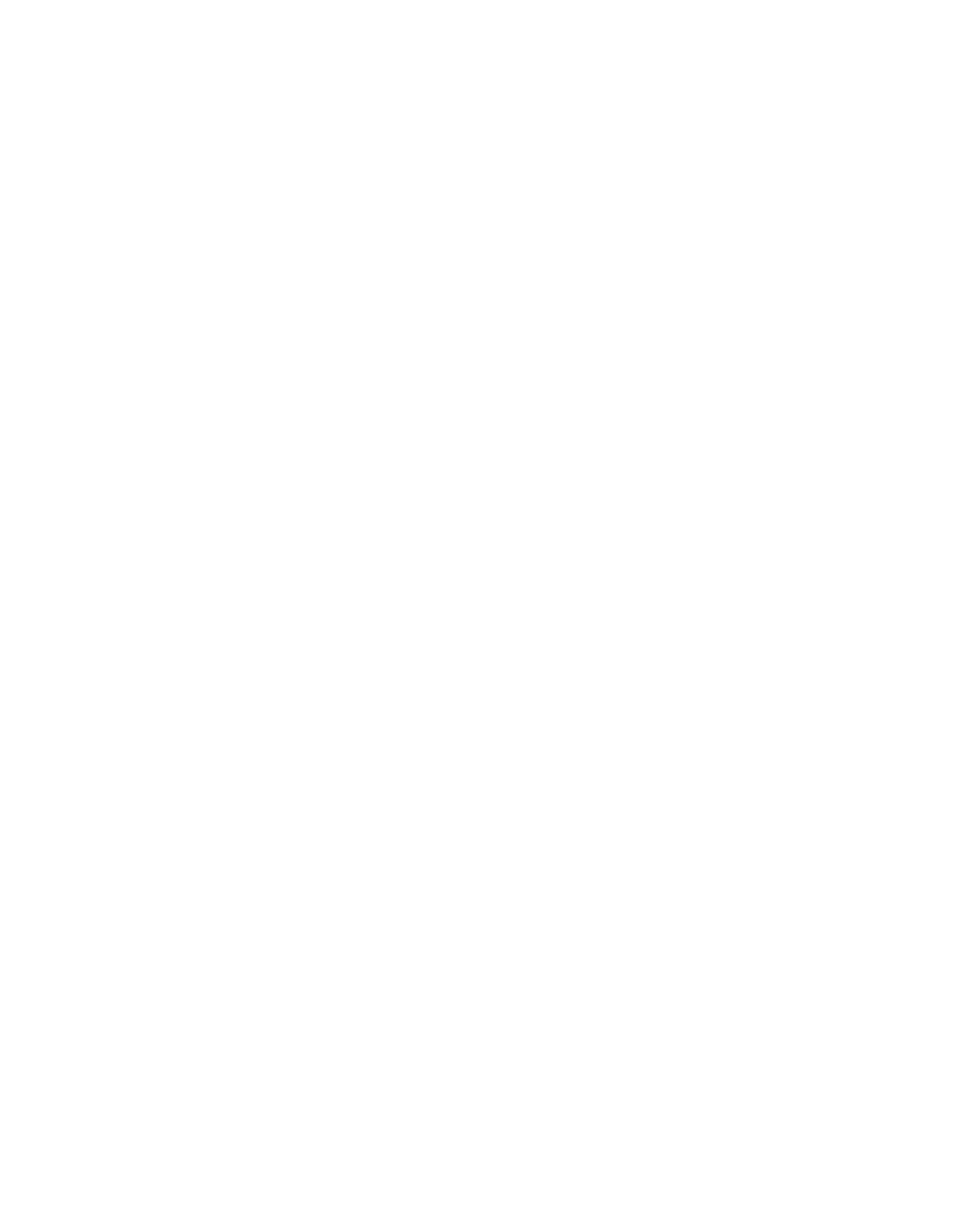# <span id="page-26-0"></span>Appendix: definitions

## **appropriation (crédit)**

Any authority of Parliament to pay money out of the Consolidated Revenue Fund.

### **budgetary expenditures (dépenses budgétaires)**

Operating and capital expenditures; transfer payments to other levels of government, organizations or individuals; and payments to Crown corporations.

### **core responsibility (responsabilité essentielle)**

An enduring function or role performed by a department. The intentions of the department with respect to a core responsibility are reflected in one or more related departmental results that the department seeks to contribute to or influence.

### **Departmental Plan (plan ministériel)**

A report on the plans and expected performance of a department over a 3-year period. Departmental Plans are tabled in Parliament each spring.

### **departmental priority (priorité ministérielle)**

A plan or project that a department has chosen to focus and report on during the planning period. Departmental priorities represent the things that are most important or what must be done first to support the achievement of the desired departmental results.

### **departmental result (résultat ministériel)**

A consequence or outcome that a department seeks to achieve. A departmental result is often outside departments' immediate control, but it should be influenced by program-level outcomes.

### **departmental result indicator (indicateur de résultat ministériel)**

A factor or variable that provides a valid and reliable means to measure or describe progress on a departmental result.

### **departmental results framework (cadre ministériel des résultats)**

A framework that consists of the department's core responsibilities, departmental results and departmental result indicators.

### **Departmental Results Report (rapport sur les résultats ministériels)**

A report on a department's actual accomplishments against the plans, priorities and expected results set out in the corresponding Departmental Plan.

### **experimentation (expérimentation)**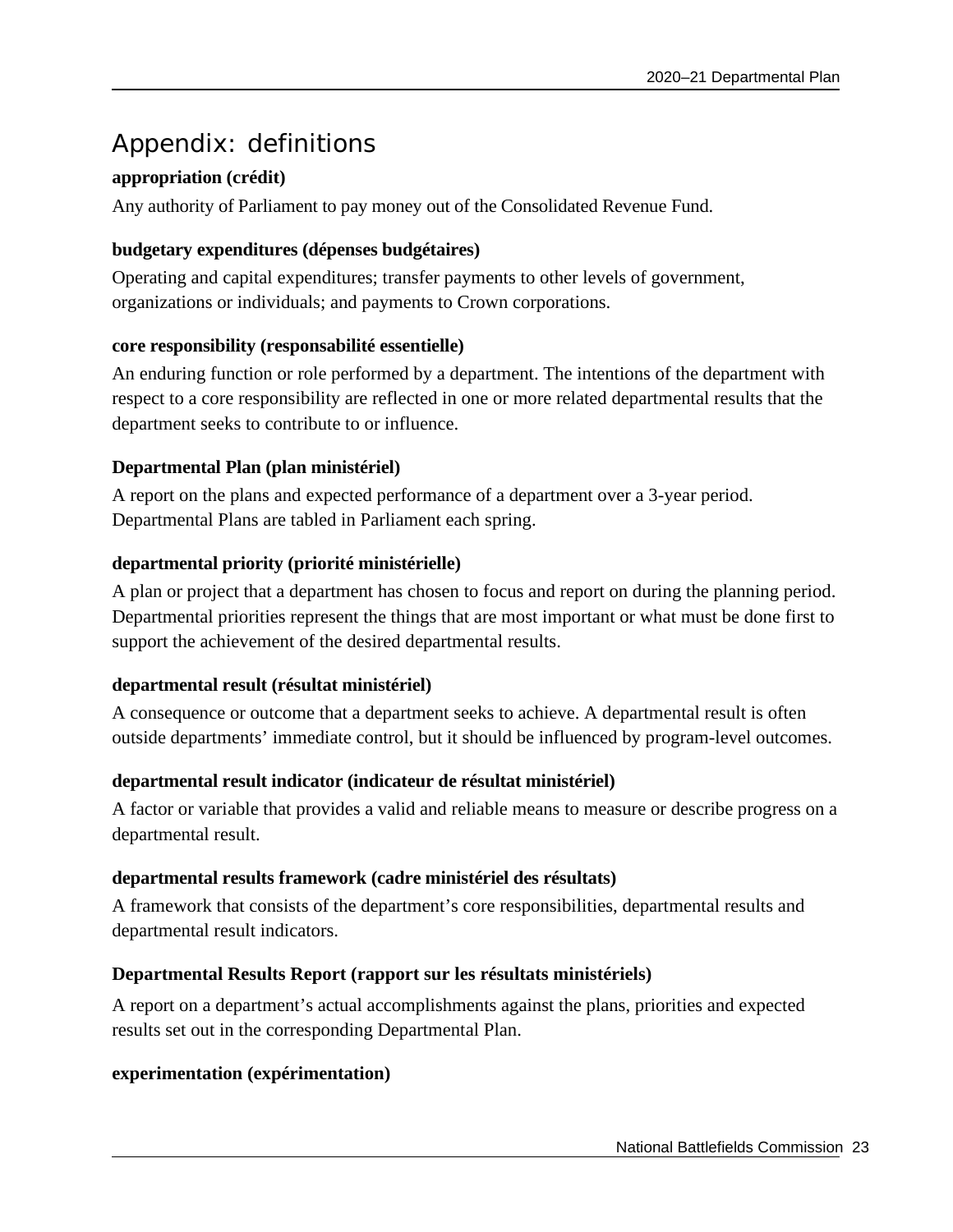The conducting of activities that seek to first explore, then test and compare, the effects and impacts of policies and interventions in order to inform evidence-based decision-making, and improve outcomes for Canadians, by learning what works and what doesn't. Experimentation is related to, but distinct form innovation (the trying of new things), because it involves a rigorous comparison of results. For example, using a new website to communicate with Canadians can be an innovation; systematically testing the new website against existing outreach tools or an old website to see which one leads to more engagement, is experimentation.

### **full-time equivalent (équivalent temps plein)**

A measure of the extent to which an employee represents a full person-year charge against a departmental budget. Full-time equivalents are calculated as a ratio of assigned hours of work to scheduled hours of work. Scheduled hours of work are set out in collective agreements.

### **gender-based analysis plus (GBA+) (analyse comparative entre les sexes plus [ACS+])**

An analytical process used to assess how diverse groups of women, men and gender-diverse people experience policies, programs and services based on multiple factors including race, ethnicity, religion, age, and mental or physical disability.

#### **government-wide priorities (priorités pangouvernementales)**

For the purpose of the 2021–22 Departmental Plan, government-wide priorities refers to those high-level themes outlining the government's agenda in the 2020 Speech from the Throne, namely: Protecting Canadians from COVID-19; Helping Canadians through the pandemic; Building back better – a resiliency agenda for the middle class; The Canada we're fighting for.

### **horizontal initiative (initiative horizontale)**

An initiative in which two or more federal organizations are given funding to pursue a shared outcome, often linked to a government priority.

### **non-budgetary expenditures (dépenses non budgétaires)**

Net outlays and receipts related to loans, investments and advances, which change the composition of the financial assets of the Government of Canada.

#### **performance (rendement)**

What an organization did with its resources to achieve its results, how well those results compare to what the organization intended to achieve, and how well lessons learned have been identified.

### **performance indicator (indicateur de rendement)**

A qualitative or quantitative means of measuring an output or outcome, with the intention of gauging the performance of an organization, program, policy or initiative respecting expected results.

24 Appendix: definitions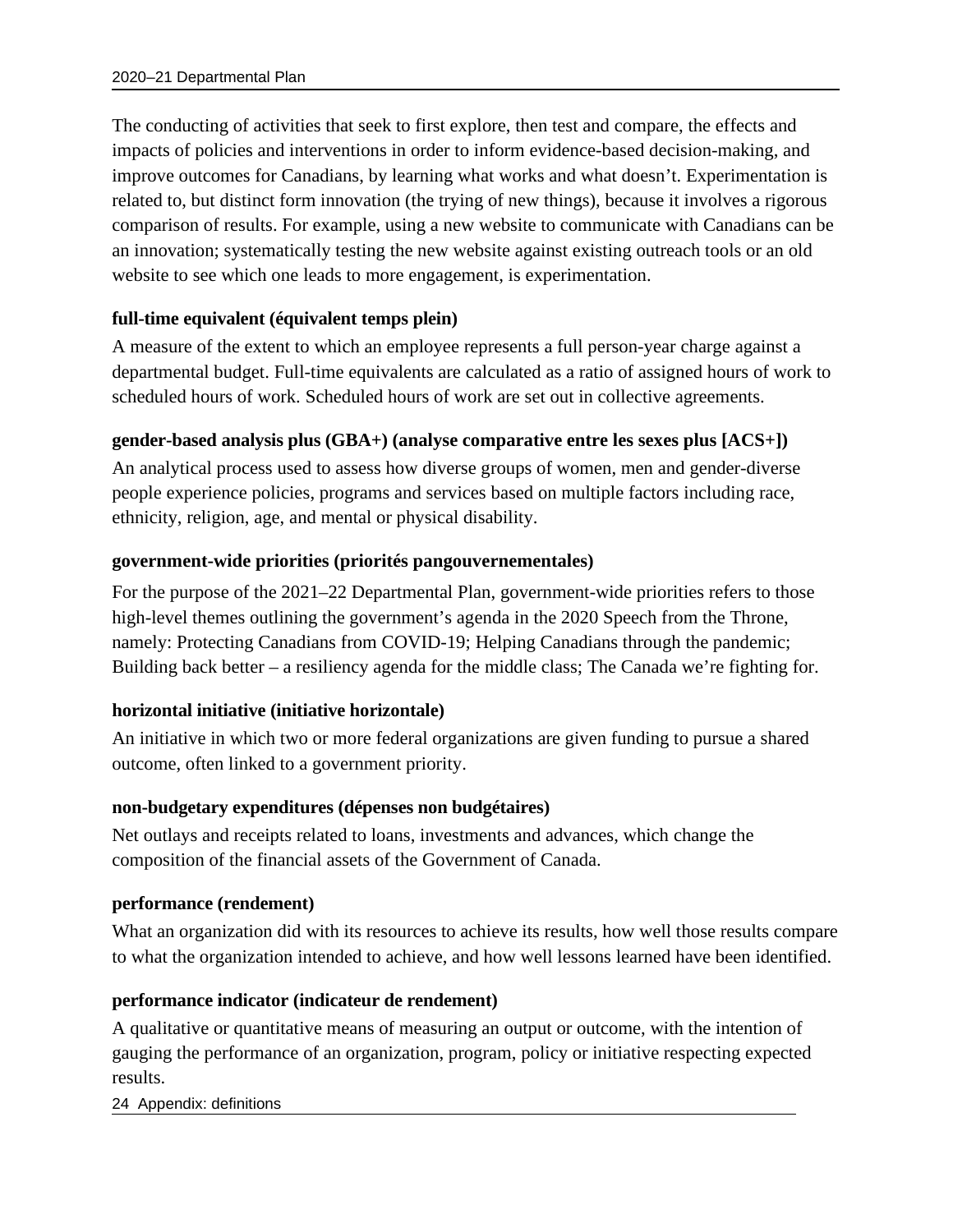### **performance reporting (production de rapports sur le rendement)**

The process of communicating evidence-based performance information. Performance reporting supports decision-making, accountability and transparency.

### **plan (plan)**

The articulation of strategic choices, which provides information on how an organization intends to achieve its priorities and associated results. Generally a plan will explain the logic behind the strategies chosen and tend to focus on actions that lead up to the expected result.

### **planned spending (dépenses prévues)**

For Departmental Plans and Departmental Results Reports, planned spending refers to those amounts presented in the Main Estimates.

A department is expected to be aware of the authorities that it has sought and received. The determination of planned spending is a departmental responsibility, and departments must be able to defend the expenditure and accrual numbers presented in their Departmental Plans and Departmental Results Reports.

### **program (programme)**

Individual or groups of services, activities or combinations thereof that are managed together within the department and focus on a specific set of outputs, outcomes or service levels.

### **program inventory (répertoire des programmes)**

Identifies all of the department's programs and describes how resources are organized to contribute to the department's core responsibilities and results.

### **result (résultat)**

An external consequence attributed, in part, to an organization, policy, program or initiative. Results are not within the control of a single organization, policy, program or initiative; instead they are within the area of the organization's influence.

### **statutory expenditures (dépenses législatives)**

Expenditures that Parliament has approved through legislation other than appropriation acts. The legislation sets out the purpose of the expenditures and the terms and conditions under which they may be made.

### **strategic outcome (résultat stratégique)**

A long-term and enduring benefit to Canadians that is linked to the organization's mandate, vision and core functions.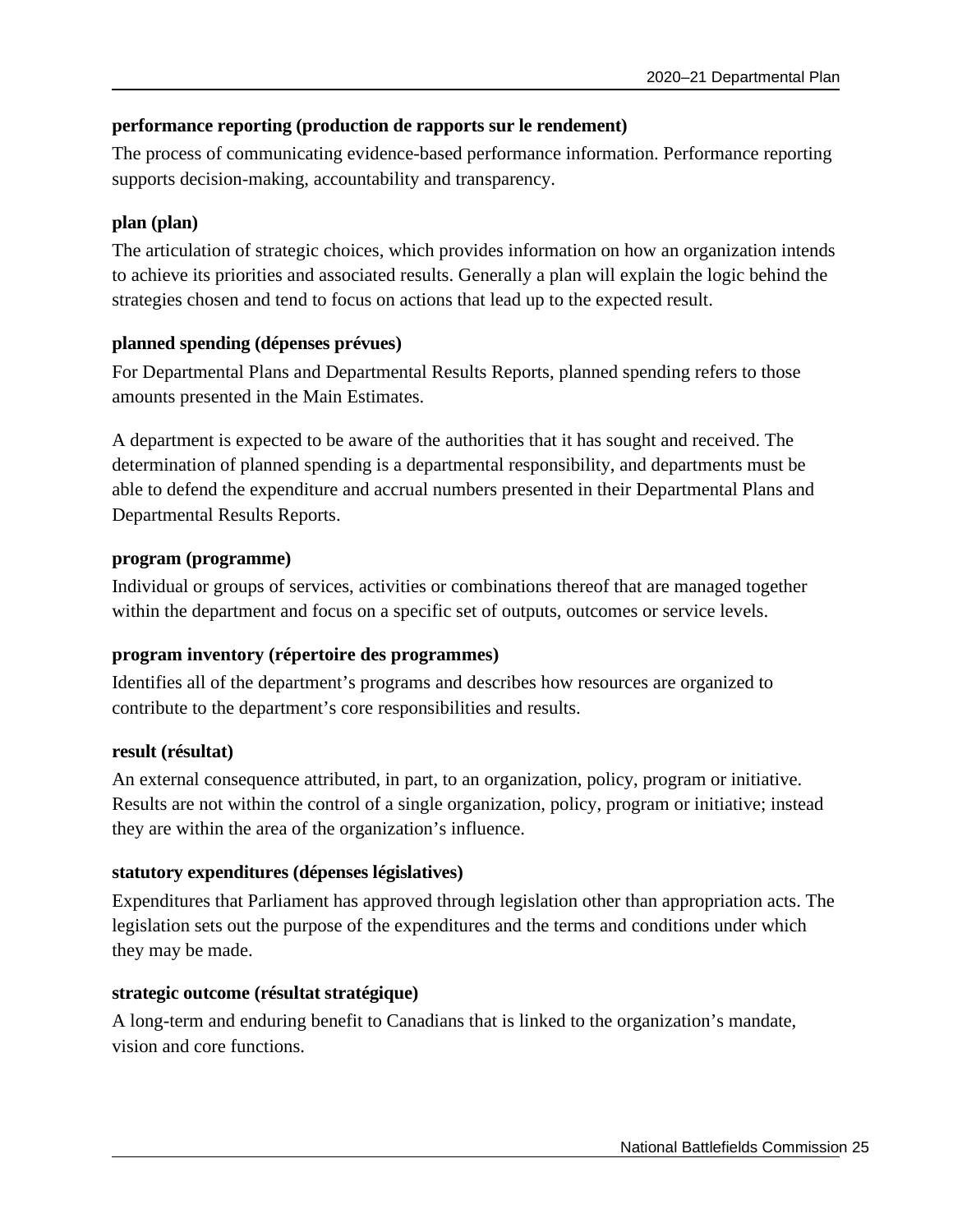#### **target (cible)**

A measurable performance or success level that an organization, program or initiative plans to achieve within a specified time period. Targets can be either quantitative or qualitative.

#### **voted expenditures (dépenses votées)**

Expenditures that Parliament approves annually through an Appropriation Act. The vote wording becomes the governing conditions under which these expenditures may be made.